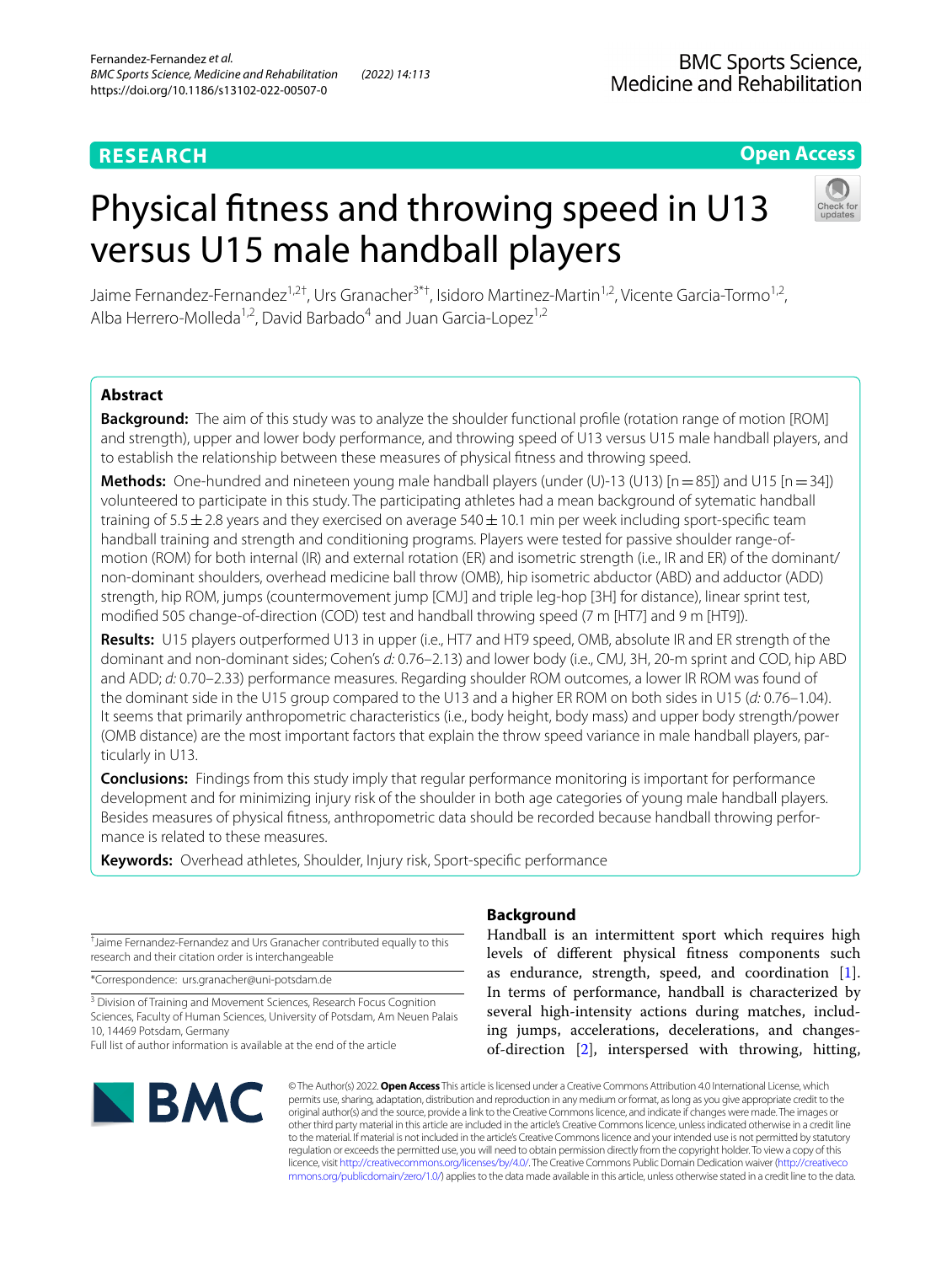blocking, and pushing actions, and combinations thereof [[3\]](#page-10-2). Thus, the identification of the most important physical ftness measures for successful team handball performance appears to be of great interest for coaches and sport scientists  $[4]$  $[4]$ . The respective knowledge will enable the identifcation of strengths and weaknesses in physical ftness that can individually be addressed through targeted strength and conditioning programs.

The ultimate aim of a handball match is to score more goals than the opponent. Accordingly, the handball throw is a fundamental movement skill that should be already developed during the early stages of long-term athlete development [\[5](#page-10-4)]. As with other overhead throws (e.g., baseball pitching or tennis serve), handball throwing is a rapid and complex action including a distinctive wholebody, kinetic-chain proximal to distal motion [\[6](#page-10-5)]. It has previously been shown that throw velocity and accuracy represent important factors which are decisive for successful scoring [[7\]](#page-10-6). More specifcally, ball-throwing velocity will depend, among other factors, on the player's ability to accelerate the ball with an overarm or underarm throw  $[8]$  $[8]$ . For this purpose, sufficient levels of shoulder strength are needed to accelerate the ball [[9\]](#page-10-8). During a  $2 \times 25$ -min game [[10](#page-10-9)], adolescent male handball players perform around 100 passes and 10 shots on the goal. During an average handball training session, players perform between 120 and 150 throws, highlighting the importance of the throwing motion [[6\]](#page-10-5).

As a result of the physical demands induced by training and/or competition, handball players are susceptible to a range of injuries including chronic overuse conditions and acute traumatic injuries [[11\]](#page-10-10). Shoulder injuries represent the most frequently reported overuse injury in adolescent handball with an injury incidence ranging between 0.2 and 1.44/1000 handball training/competition hours [\[12\]](#page-10-11), and a point prevalence of shoulder pain ranging between 7 and 49% [[13\]](#page-10-12). Although several factors (i.e., shoulder mobility, rapid increase in training load, or scapula dyskinesia) have been found to be associated with shoulder injuries [\[14,](#page-10-13) [15](#page-10-14)], shoulder weakness is a prominent risk factor for overuse injuries in youth players  $[6, 16]$  $[6, 16]$  $[6, 16]$  $[6, 16]$ . Thus, the inclusion of shoulder mobility (e.g., shoulder range of motion [ROM] tests) and strength tests (e.g., isometric internal/external isometric rotation tests) are fundamental to detect possible muscular imbalances already at an early age.

Previous studies analyzed the relationship between upper and lower limbs muscles' strength in handball players of diferent expertise level and sex [[3,](#page-10-2) [8](#page-10-7), [17,](#page-11-0) [18](#page-11-1)]. Significant correlations ( $r=0.5-0.8$ ) were found between throwing velocity and measures of upper body isokinetic torque [\[19](#page-11-2)] and one-repetition maximum performance  $(1-RM)$  (i.e., bench press, squat)  $[3, 8, 17]$  $[3, 8, 17]$  $[3, 8, 17]$  $[3, 8, 17]$  $[3, 8, 17]$  $[3, 8, 17]$ . Ortega-Becerra et al. [[4\]](#page-10-3) showed that throwing performance showed moderate and significant correlations  $(r=0.3-0.5)$  with linear sprint times and jump performance (i.e., countermovement jump (CMJ) and jump squat) in a group of under-18 (U18) and under-16 (U16) handball players. More recently, it was shown that anthropometric variables, such as the body mass index, arm span and height were good predictors of throwing speed in U14 and U16 players [\[20](#page-11-3)]. To the authors' knowledge, there is no study available that examined anthropometrics, physical ftness, and sport-specifc performance in a large cohort of young male handball players according to age. In addition, knowledge on potential associations between these measures will help to better target performance testing and training.

Thus, the purpose of this study was to analyze the shoulder functional profle (rotation ROM and strength), upper and lower body performance, and throwing speed in U13 versus U15 handball players. In addition, we aimed to examine the relationship between measures of physical ftness and throwing speed in the same cohort. With reference to the relevant literature [[16](#page-10-15), [21\]](#page-11-4), we hypothesized that diferences in shoulder function (ROM and strength) will be observed on both sides that become more prevalent with increasing biological age. Moreover, we also hypothesized that there will be age-specifc (U13 and U15) associations between several performance indicators, especially from the upper body (i.e., shoulder ROM and strength, medicine ball throw) and ball velocities in the handball throws [\[22](#page-11-5)].

# **Methods**

## **Participants**

A convenience sample of 135 young healthy male handball players volunteered to participate in this study. All players were recruited from the youth academy of Abanca Ademar León handball club (León, Spain) and were selected by their respective coaching staf. Teams from this youth handball academy play at top national level. For the purpose of this study, players were grouped into two age groups: U13 (n=92; age:  $13.0 \pm 0.6$  years; height:  $162.3 \pm 7.8$  cm; body mass:  $54.7 \pm 11.7$  kg) and U15 (n = 43; age:  $14.8 \pm 0.6$  years; height:  $170.8 \pm 8.3$  cm; body mass:  $63.3 \pm 10.9$  kg). The participating athletes had a mean background of systematic handball training of  $5.5 \pm 2.8$  years and they exercised on average  $540 \pm 10.1$  min per week including sport-specific team handball training and strength and conditioning pro-grams. Table [1](#page-2-0) shows a typical weekly training content for the diferent age-categories. None of the players reported a history of any orthopedic problems or limitations during the previous 12 months. Prior to the start of the study, players and their parents/legal guardians were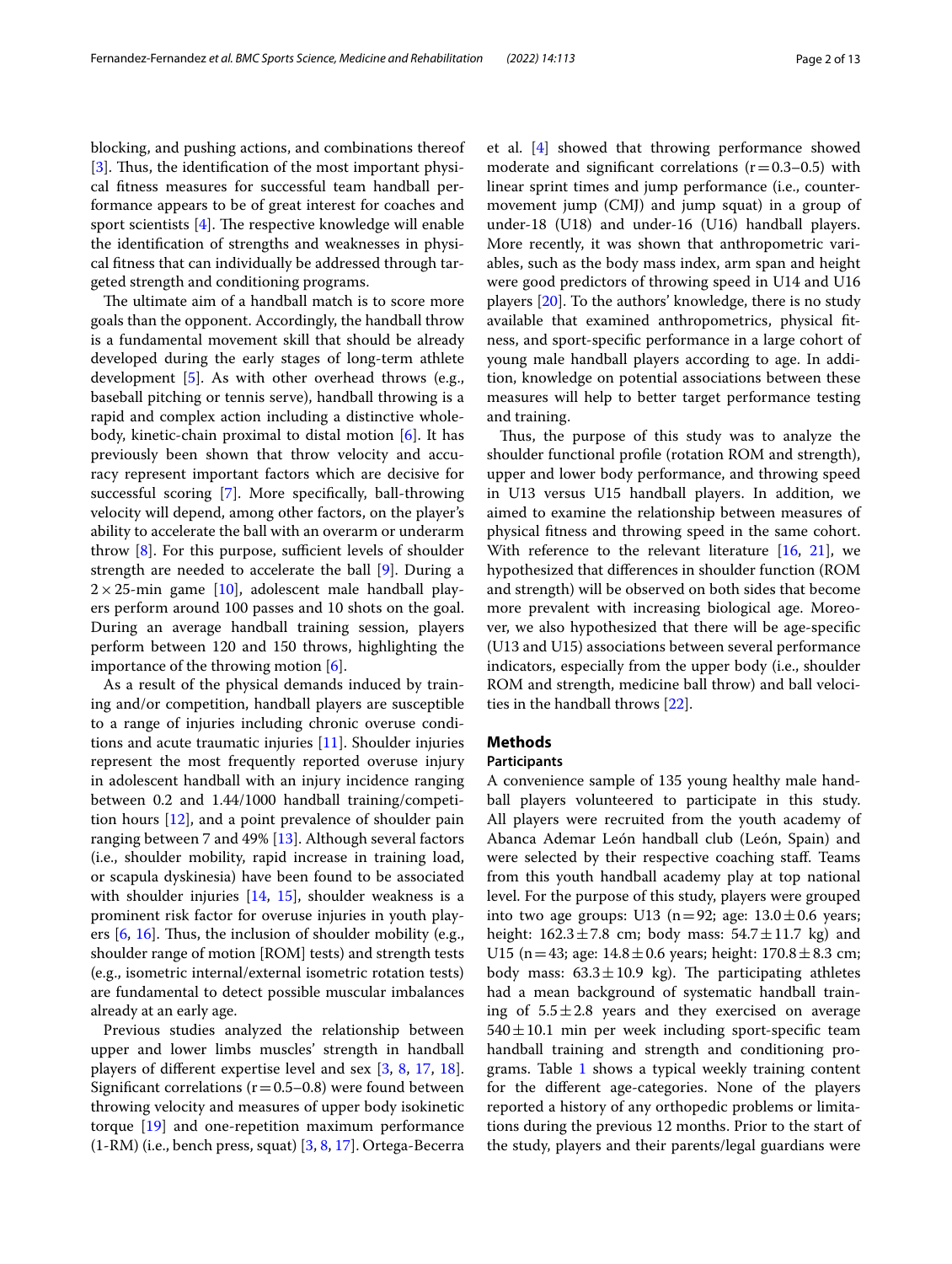| Category          | Monday      | Tuesday                 | Wednesday       | Thursday                | Friday         | Saturday |
|-------------------|-------------|-------------------------|-----------------|-------------------------|----------------|----------|
| U13<br>$(n = 85)$ | Tec/Tac 90' | NWU 20'<br>Tec/Tac 60'  | Tec/Tac $60'$   | NWU 20'<br>Tec/Tac 60'  | Tec/Tac 60-90' | FM 50'   |
| U15<br>$(n = 34)$ | Tec/Tac 90' | S/PT 60'<br>Tec/Tac 90' | Tec/Tac 90-120' | S/PT 60'<br>Tec/Tac 60' | Tec/Tac 90'    | FM 60'   |

<span id="page-2-0"></span>**Table 1** Typical weekly training content for the different age-categories

Tec/Tac: technical and tactical training; NWU: Neuromuscular warm-up (e.g., preventive exercises; plyometrics, speed/agility drills); S/PT: strength and power training; FM: friendly match

fully informed about the protocol and provided their written informed consent. All methods were carried out in accordance with relevant guidelines and regulations, and the local Institutional Ethics committee from the University of León (ETICA-ULE-012-2020) approved the procedures in accordance with the latest version of the Declaration of Helsinki.

#### **Experimental design**

This cross-sectional study was conducted to compare the performance in measures of physical ftness of two diferent age-categories of handball players (U15 and U13), from a top-level Spanish handball club, following a similar previous experimental design  $[36]$  $[36]$ . Testing sessions were undertaken between 4:30 and 7:00 pm, and players were assessed at their regular training facility. The testing took place in an indoor court (temperature, 22.3–24.4 °C; relative humidity, 54.4–61.0%; Kestrel 4000 Pocket Weather Tracker, Nielsen Kellerman, Boothwyn, PA). Four days prior to the start of the study, the participating young athletes were familiarized with the applied procedures and assessment routines. All tests were completed on the same day. Data collected during the familiarization session were used to calculate the between-day intraclass correlation coefficients (ICCs). Participants were asked to refrain from any strenuous physical workout for 24 h before the tests and to be in a fasting state for at least 2 h. Evaluators were experienced strength and conditioning specialists and educated sport scientists who frequently perform the applied tests during regular performance testing throughout the handball season.

#### **Maturity status**

Body height was measured using a fxed stadiometer  $(\pm 0.1 \text{ cm}; \text{Holtain Ltd.}, \text{Crosswell}, \text{UK}), \text{ sitting height}$ with a purpose-built table  $(\pm 0.1 \text{ cm})$ ; Holtain Ltd., Crosswell, UK), and body mass with a digital scale  $(\pm 0.1 \text{ kg})$ ; ADE Electronic Column Scales, Hamburg, Germany). Pubertal timing was estimated according to the biological maturation of each individual using a predictive equation as described previously  $[23]$  $[23]$  $[23]$ . The age of peak linear growth (age at peak height velocity [APHV]) is an indicator of somatic maturity representing the time of maximum growth in stature during adolescence. Maturity offset (MO) was estimated using anthropometric measures included in a regression equation as proposed by Mirwald et al.  $[24]$  $[24]$ . Moreover, to account for the reported error, players were grouped into discrete bands based on their MO (pre-PHV  $\left[<-1\right]$ , circa-PHV  $\left[-0.5\right]$  to 0.5], post-PHV  $[>1]$ ). Players with a maturity offset ranging between  $-1$  to  $-0.5$  and 0.5 to 1 were removed from the dataset (n=16) [[25\]](#page-11-9). Overall, 119 players were finally included in the study.

### **Shoulder range of motion (ROM)**

Dominant and non-dominant passive glenohumeral rotation were assessed with a manual inclinometer (ISOMED inclinometer, Portland, Oregon) as previously described [[26\]](#page-11-10). Briefy, each player was lying in supine position on a bench with the shoulder 90° abducted and the elbow fexed at a 90° angle with the forearm perpendicular to the bench. From this starting position, an examiner held the participant's proximal shoulder region (i.e., clavicle and scapula) against the bench to stabilize the scapula by avoiding an overpressure. Another examiner rotated the humerus in the glenohumeral joint to produce maximum passive external (ER) and internal (IR) rotation. Three trials of IR and ER-ROM on each shoulder were performed and the average performance (°) was used for statistical analysis. Moreover, the total ROM (TROM; sum of IR and ER) was calculated. The intraclass correlation coefficient (ICC) and coefficients of variation  $(CV)$  measured before the experiment ranged from 0.94 to 0.99 and from 2.1 to 3.5%, respectively.

#### **Shoulder strength**

Isometric shoulder IR and ER strength of the dominant and the non-dominant side were assessed with a portable handheld dynamometer (Nicholas Manual Muscle Tester, Lafayette Indiana Instruments) as previously described [[27\]](#page-11-11). Players were in supine lying position on a plinth with the shoulder abducted at 90° and the elbow flexed at 90 $^{\circ}$ . Three repetitions of 5 s of maximal voluntary effort were performed using a "make" test.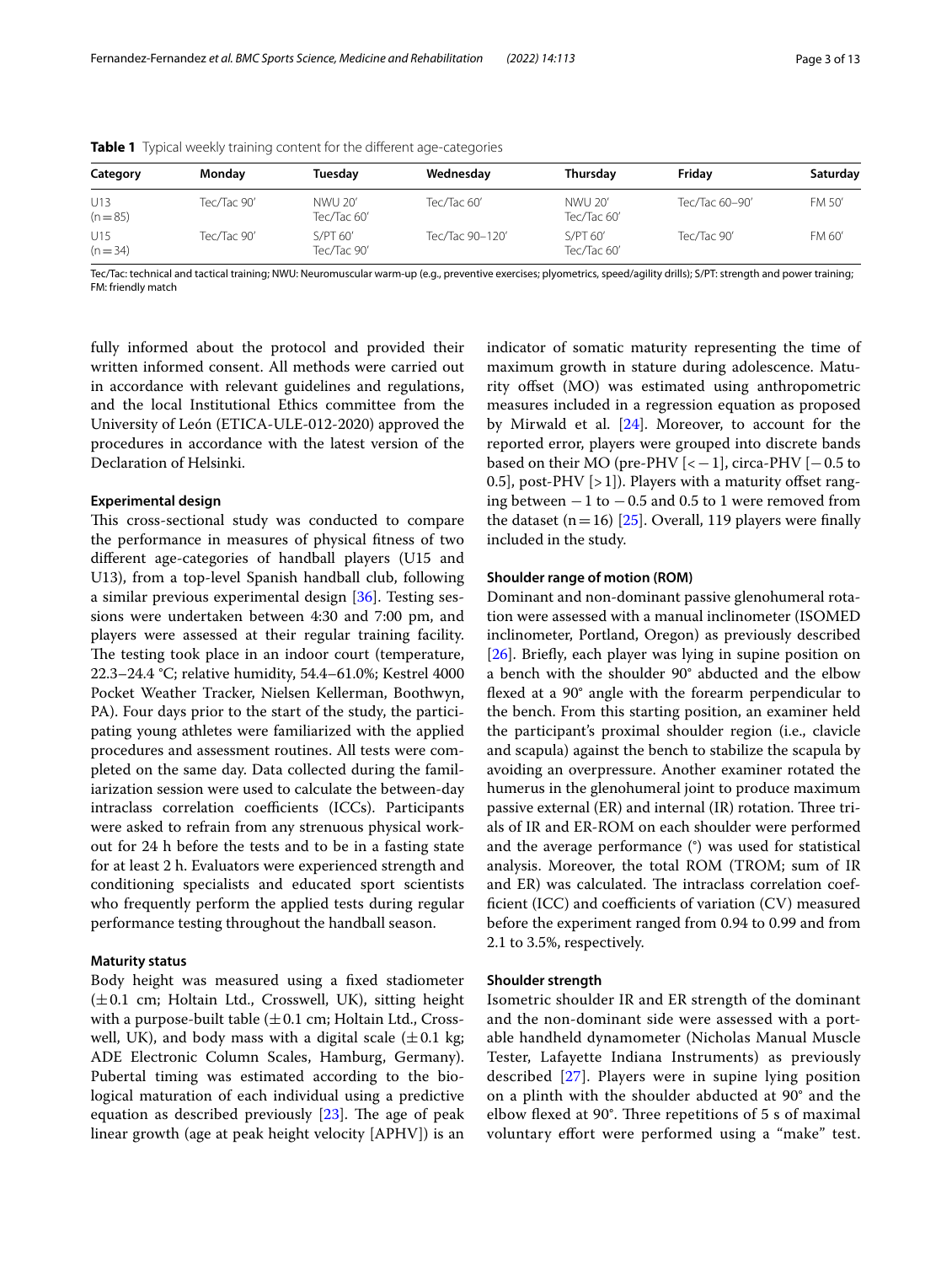Resistance was gradually increased up to maximum without "breaking" the player's strength. A 10-s resting period was provided between trials. Stability of the upper arm, shoulder, scapula, and trunk were guaranteed through manual fxation of the examiner's hand, arm, and trunk  $[28]$  $[28]$ . The average values were recorded for analysis. In addition, shoulder IR and ER strength performance were normalized to body mass and expressed as  $N/kg$  [[21\]](#page-11-4). The ICC and CV ranged from 0.90 to 0.97 and from 4.1 to 5.6%, respectively.

#### **Overhead medicine ball throw (MBO)**

The players stood on a line with their feet side-by-side and slightly apart, facing the direction to which a 2-kg medicine ball had to be thrown. The ball was brought back behind the head and then thrown vigorously forward as far as possible without the player crossing the line. The distance from the line to the point where the ball landed was measured, and the best performance among 3 eforts was recorded to the nearest 5 cm. There was a 45-s rest period between trials. ICC and CV were 0.94 and 4.3%, respectively.

#### **Handball throwing speed**

Before the performance of the throwing test, a standardized warm-up was allowed to the participants which included upper body mobility, active stretching, ballistic exercises and 5 throws performed at progressive velocities. For the 7-m throw test (HT7), 5 throws were performed from the seven-meter line, allowing only one foot to be lifted without stepping on the sevenmeter line. By doing so, a penalty throw in handball was simulated, with a 45-s rest between each throw. For the 9-m throw test (HT9), 5 throws were performed after a 3-step running throw from the 9-m line with a vertical jump and a rest of  $45-s$  between throws  $[29]$  $[29]$ . The throwing speed was recorded using a high performance sports radar (Stalker Pro 2 Radar Gun, Applied Concepts, Inc./Stalker Radar, Texas, TX, USA) placed 2 m behind the player, and pointing to the executing arm. Only throws that entered directly into the goal, without touching the ground, were considered valid. Molten ofcial handballs (Molten Corp., Hiroshima, Japan) were used, (circumference: 50–60 mm; mass: 290–475 g), depending on the regulation size corresponding to the participant's age. Direct feedback of velocities was provided to encourage maximal efort, and the average speed of the 3 best trials was used for further analysis in both tests (7 and 9 m). For the 7 m throw ICC and CV were 0.90 and 3%, respectively, while for the 9 m throw were 0.92 and 2.9%.

**Hip isometric abductor (ABD) and adductor (ADD) strength** For the measurement of maximal isometric hip ADD and ABD strength in the dominant and non-dominant limbs, a handheld dynamometer (Lafayette Instrument Company, IN, USA) was used which was calibrated prior to each test. The applied test method was in accordance with Thorborg et al. [[30\]](#page-11-14). In brief, the best value from two attempts was used for further analysis from the dominant and non-dominant side. A 30-s rest was allowed between test trials. One experienced examiner performed all tests and provided standardised verbal encouragement during the efort. ICCs and CVs for all tests (ABD and ADD of both, dominant and non-dominant limbs) ranged from 0.92 to 0.97 and 2.9% to 7.5%, respectively.

#### **Hip range of motion (ROM)**

The passive hip IR and ER and passive hip ABD ROMs were measured at an angle of 90° hip flexion of the dominant and non-dominant limbs, using an inclinometer (ISOMED, Portland, Oregon) with a telescopic arm. The applied methods were reported previously [\[31\]](#page-11-15). A 30-s rest was granted between trials, limbs, and tests and the best value from two attempts was used for further analysis from the dominant and non-dominant side. Based on the fndings from previous studies [[31,](#page-11-15) [32](#page-11-16)], one or both of the following criteria determined the endpoint for each test: (a) palpable onset of pelvic rotation, and/or (b) the participant feeling a strong but tolerable stretch, slightly before the occurrence of pain. ICC and CV for all tests (IR, ER and ABD of both, dominant and non-dominant limbs) ranged from 0.94 to 0.98 and 1.2% to 7.1%, respectively.

#### **Countermovement jump (CMJ)**

A bilateral CMJ weas performed on a contact-time platform (SportJump System Pro, DSD Sport system, Spain) according to the protocol as described previously by Nuñez et al. [\[33](#page-11-17)]. During the jump, hands were held at the hips to minimize the infuence of the upper body on jump performance. From a standing position with straight knees, players squatted down to  $\sim$  90 $^{\circ}$  and accelerated at maximal velocity in vertical direction. Each player performed 3 maximal attempts interspersed with 45 s of passive recovery, and the highest jump was recorded and used for statistical analysis. ICC and CV were 0.98 and 2.9%, respectively.

#### **Triple leg‑hop (3H) for distance**

The triple leg-hop test requires participants to perform 3 consecutive hops on the same leg aiming for maximum distance  $[34]$  $[34]$ . The toes of the participants were positioned immediately behind the zero mark of the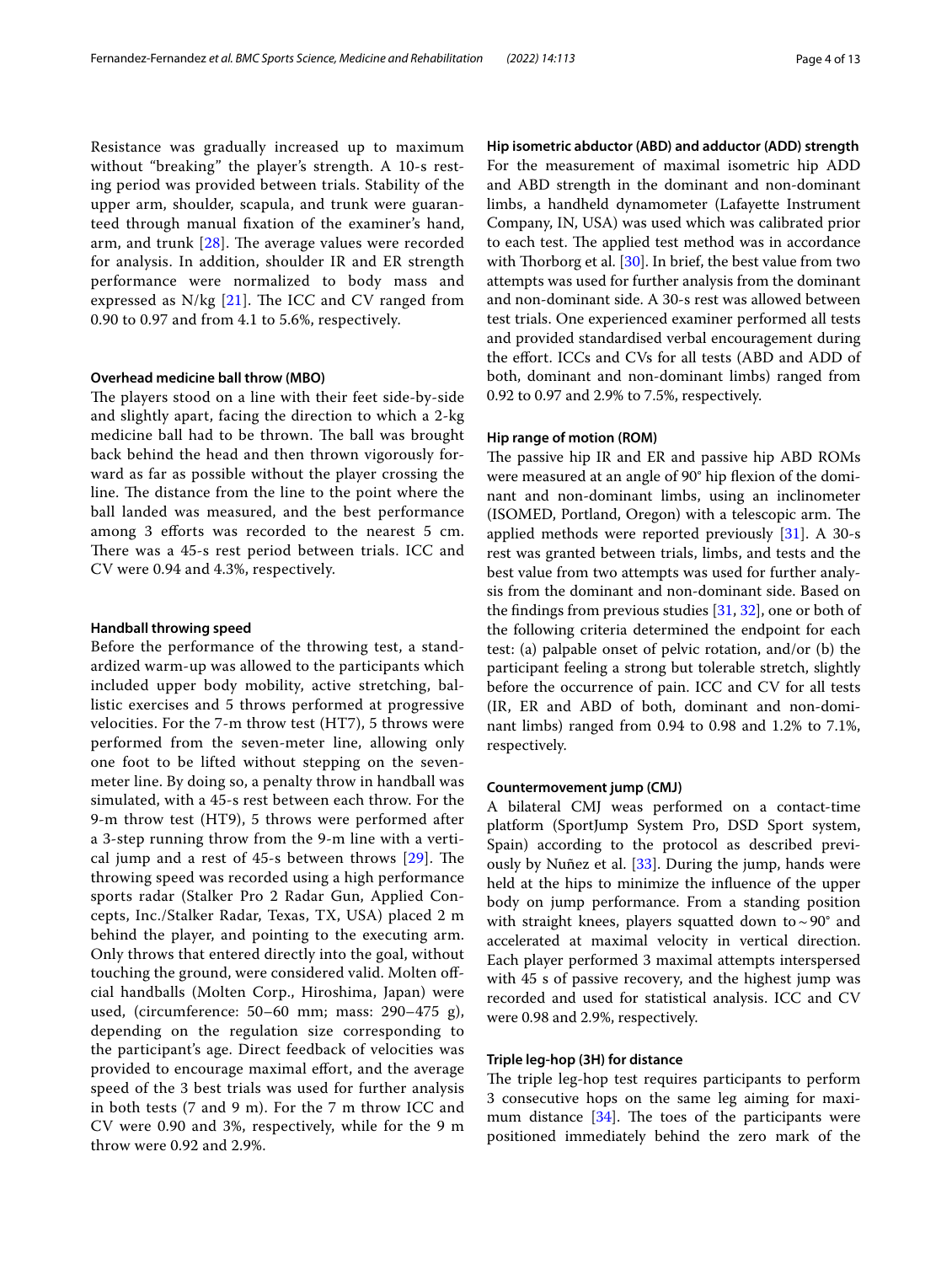measuring tape, and the distance covered was measured as the distance (in m) from the zero mark to the point where the heels touched the ground following the third hop. To be considered a valid attempt, players had to maintain the balance on the tested foot for at least two seconds, before touching the ground with the non-tested foot. Each player performed two attempts with each leg, interspersed with 45 s of passive recovery. The participant's dominant limb was defned as the preferred stance leg used when the participant kicked a ball as far as possible [\[34](#page-11-18)]. Next, the average jump distance for each leg was calculated and used for analysis. ICC and CV were 0.91 and 3.6% for the dominant limb, and 0.84 and 4.3% for the non-dominant limb, respectively.

#### **Linear sprint test**

Time during a 20-m linear sprint (with 5 and 10 m split times) was measured by means of single beam photocell gates placed 1.0 m above the ground level (DSD Sport system, Spain). Each sprint was initiated 1.0 m behind the frst photocell gate, which then started a digital timer. Players started the linear sprint test in a standing split position, with their preferred foot behind the starting line, followed by accelerating forward at maximal efort until they passed the last photocell gate placed at 20 m. Each player performed three maximal 20-m sprints with at least 2 min of passive recovery in between the trials [[35\]](#page-11-19), and the average performance was calculated. ICC and CV for sprint tests ranged from 0.82 to 0.98 and 1.1% to 3.1%, respectively.

#### **Modifed 505 change‑of‑direction (COD) test**

Players' capacity to perform a single, rapid 180° changeof-direction over a 5 m distance was measured using a modifed version (stationary start) of the 5–0–5 agility test [[36](#page-11-6)]. Players started in a standing split position with their preferred foot behind the starting line, followed by accelerating forward at maximal effort until reaching a line placed at a distance of 5 m. Three trials were completed and the best time was recorded (DSD Sport system, Spain). Two minutes of rest was allowed between trials. The COD deficit (COD<sub>DEF</sub>) for the 505 test was calculated using the following formula: *COD*<sub>DEF</sub>=(*modified*) *505 time – 10-m time)* [[37](#page-11-20)]. ICC and CV were 0.87 and 1.9% for the dominant side, and 0.86 and 3% for the nondominant side, respectively.

#### **Statistical analyses**

Group-specifc data are presented for each parameter using descriptive statistics (means and standard deviations [SDs]) after normality of data was confrmed using the Kolmogorov–Smirnov test with the Lilliefors' correction. ANCOVAs were performed to assess between-group diferences for each parameter, using AGE as between-subject factor (2 levels: under 13 years old; under 15 years old) and maturity offset (MO) as covariate. ANOVAs instead of ANCOVAs were used when the MO did not show a signifcant efect as a covariate. Hedges' *g* index  $(d_g)$  was used to estimate the effect size of each pairwise comparison  $[38]$  $[38]$ . This index is based on Cohen's *d* [[39\]](#page-11-22), but it provides an efect size estimation adjusting for the bias caused by small samples  $(n<$  20). According to Cohen [\[39\]](#page-11-22), effect sizes were categorized as trivial ( $d_g < 0.2$ ), small ( $0.2 \le d_g < 0.5$ ), moderate ( $0.5 \le d_{\varphi} < 0.8$ ) and large ( $d_{\varphi} \ge 0.8$ ). ANOVAs were performed with the SPSS software package (Version 22.0, IBM, Armonk, NY, USA), establishing signifcance at *p*<0.05. For Hedges' *g*, positive scores indicate that U15 showed better performance than U13. Finally, the Relative Weight Analysis (RWA) [[40\]](#page-11-23) was used to examine the relative contribution of each parameter in explaining the variance in handball throwing speed from 7 and 9 m respectively using the RWA Web. RWA allows a better determination of the relative weight of diferent predictor variables in a multiple regression analysis. Specifcally, it reduces the multicollinearity impact based on the calculation of each factor proportional contribution to the criterion variance by adding up both, its direct contribution and its combined contribution with other correlated factors. All potential factors meeting the assumptions of normality and homoscedasticity were entered into the RWA. A backward elimination procedure was used to remove all those parameters that did not infuence handball throwing speed  $(p > 0.05)$  significantly. The relative importance of each factor was calculated as the percentage of the handball throwing speed variance  $(R^2)$  that they explained.

Before performing the ANOVAs and RWAs, the sampling software package GPower 3.1. [[41\]](#page-11-24) was used to calculate the minimum sample size needed to detect signifcant results for each statistical analysis. A sample size of 19 participants per age group was found to be necessary to detect large signifcant main efects of age in ANOVAs ( $F=0.4$ ; power = 80%;  $\alpha$  = 0.05). Taking into account the high heterogeneity shown by PwMS (i.e., large group variance) as well as the high within-subject variability  $[42, 43]$  $[42, 43]$  $[42, 43]$  $[42, 43]$ , large effect sizes must be observed to fnd statistically signifcant between-group diferences. Therefore, for pairwise between-group comparisons, a sample size of 21 participants per group was needed to detect large differences between groups  $(d_g = 0.8;$ power = 80%;  $α = 0.05$ ). Finally, regarding the RWA and based on previous results  $[43]$ , a sample of 61 participants was needed to detect a signifcant large efect size  $(f^2=0.35;$  power = 80%;  $\alpha=0.05$ ) for the multiple linear regression model with 12 potential predictors.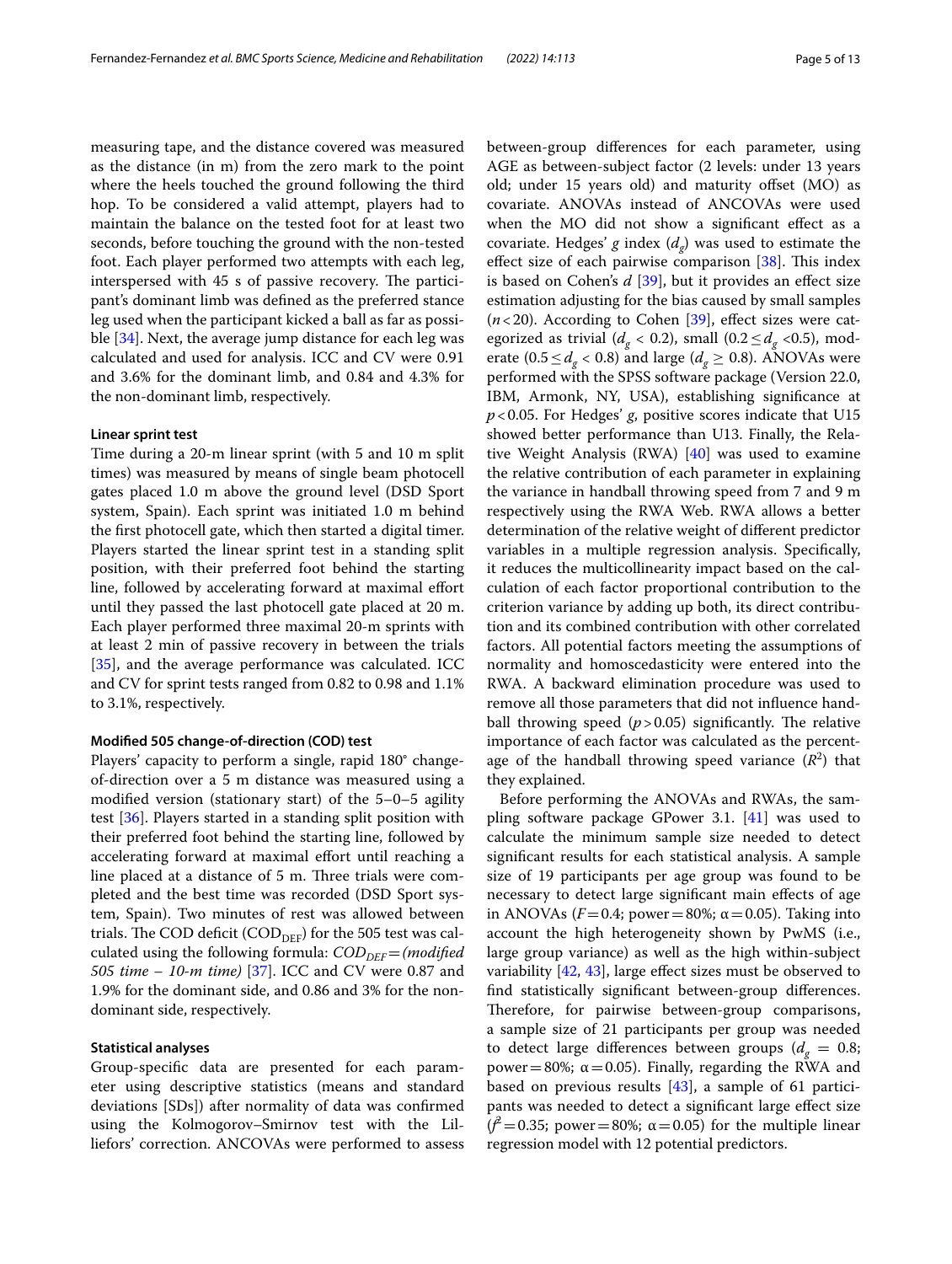## **Results**

Table [2](#page-5-0) presents the descriptive variables of players according to their age. Findings show that U15 versus U13 players are signifcantly taller, heavier, and presented an earlier MO, as well as a later expected APHV.

#### **Group comparisons**

For the upper body performance (Table [3\)](#page-6-0), ANOVAs revealed main efects of *age* for both handball throws (HT7, HT9) (53.922≤*F*≤56.673; 1.50≤*d*≤1.53) and medicine ball throw test (OMB)  $(F=109.513; d=2.13)$ . U15 also showed higher absolute IR and ER strength for the dominant and non-dominant shoulder than U13 (7.532≤*F*≤19.409; 0.56≤*d*≤0.90). However, no *age* efect was observed for the normalized shoulder strength, ER/IR ratio or bilateral strength deficits. Finally, for shoulder ROM, U15 showed lower IR of the dominant arm (*F*=13.951; *d*=−0.76) and larger ER ROM in both arms than U13 (23.499≤*F*≤26.062; 0.99≤*d*≤1.04). No *age* efect was observed for the shoulder ER/IR ROM ratio and bilateral ROM deficits.

Results of the lower body performance tests are shown in Table [4](#page-7-0). ANOVAs revealed main efects of *age* for most of the analyzed parameters. More specifcally, U15 showed higher CMJ values  $(F=82.328; d=1.86)$ , larger hop distance (3H) (111.034≤*F*≤129.863; 2.15≤*d*≤2.33), faster linear sprint (69.013≤*F*≤73.425; −1.75≤*d*≤−1.70) and COD times (11.783≤*F*≤19.874; −0.91≤*d*≤−0.70) than U13. U15 also showed higher hip ABD and ADD strength for both, the dominant and non-dominant lower limbs (26.141≤*F*≤53.490; 1.05≤*d*≤1.50). No main efects of *age* were observed for bilateral hip ABD/ADD strength ratios and  $\text{COD}_{\text{DEF}}$ .

<span id="page-5-0"></span>**Table 2** Descriptive variables of handball players according to their age

|                     | U13            | U15                        | Age                                            | <b>Effect size</b> |
|---------------------|----------------|----------------------------|------------------------------------------------|--------------------|
| Age (years)         | $13.0 + 0.6$   | $14.9 \pm 0.5$             | 288.4<br>(< 0.001)                             | 3.42 (4.02; 2.83)  |
| Body height<br>(cm) |                | 162.0±7.8 172.2±7.1        | 43.1 (< 0.001)                                 | 1.32 (1.76; 0.89)  |
| Body mass<br>(kg)   |                |                            | $54.9 \pm 11.7$ 63.6 $\pm$ 10.9 14.0 (< 0.001) | 0.75(1.16; 0.34)   |
| APHV (years)        | $14.0 \pm 0.6$ | $14.4 \pm 0.6$ 9.2 (0.003) |                                                | 0.61(1.02; 0.21)   |
| MO (years)          | $-1.0 \pm 0.7$ | $0.6 + 0.8$                | 104.8<br>(< 0.001)                             | 2.06 (2.54; 1.59)  |

One-way independent measures ANOVAs with Age as between subject factor ANOVA main effects (Age) are presented as F values (p). Effect sizes were calculated as Hedge's g. Positive efect sizes denote that U15 showed better performances than U13. Effect sizes were presented as means (95% confidence intervals)

 $U13$  = under 13 years;  $U15$  = under 15 years; APHV = age at peak height velocity;  $MO =$  maturity offset; cm = centimeters; kg = kilograms

## **Relative weight analyses (RWA)**

The RWA models explained a large variance  $(66.1\% < R^2 < 70.2\%)$  in the handball throw speed when the whole sample and the U13 were analyzed (Table [5](#page-7-1)). However, in the U15 group, RWA models for handball throw speed prediction showed only small to moderate explained variance  $(HT7=37.2\%; HT9=11.7\%).$ When the whole sample or U13 were considered, several factors were signifcantly associated with the throw speed. Amongst others, participants' height, body mass and OMB distance showed the highest contribution  $(9.2\% \leq R^2 \leq 20.2\%)$  to the variation in throwing speed. Lower limbs performance factors (i.e., 20-m test, 3H test, and hip ADD strength) (3.0%  $\leq$  R<sup>2</sup>  $\leq$  7.2%) and shoulder strength also contributed to explain throwing variance  $(3.2\% \leq R^2 \leq 8.3\%).$ 

Regarding the U15 group, participants' performance during the 3H test  $(11.7\% \leq R^2 \leq 12.4\%)$  was the most important factor in explaining throw speed variance. Shoulder IR strength, OMB distance and linear sprint time over 20-m were also signifcant factors to explain HT7 variance in the U15 group  $(8.1\% \leq R^2 \leq 8.4\%).$ 

## **Discussion**

The aim of this study was to analyze the shoulder functional profle (rotation ROM and strength), upper and lower body performance, and throwing speed of U13 versus U15 male handball players. Another research goal was to examine the relationship between these physical variables and handball throwing speed. The main results showed that chronologically older (U15) players outperformed younger players (U13) in upper (i.e., HT7 and HT9 speed, OMB, absolute IR and ER strength of dominant and non-dominant sides) and lower body (i.e., CMJ, 3H, 20 m sprint and COD, hip ABD and ADD) performance measures (Tables [2,](#page-5-0) [3](#page-6-0) and [4\)](#page-7-0). Regarding shoulder ROM outcomes (Table [3\)](#page-6-0), a lower IR ROM was found of the dominant side in the U15 group compared to the U13 and a higher ER ROM on both sides in U15. It seems that primarily anthropometric characteristics (i.e., body height, body mass) and upper body strength/power (OMB distance) are the most important factors that explain the throw speed variance in male handball players, particularly in U13 ones (Table [5\)](#page-7-1).

Our fndings are mainly in agreement with the literature in regards of the efect of chronological age and/or maturity on physical ftness (i.e., upper and lower body muscle strength/power) and motor skill development (i.e., handball throw) in youth. In this regard, it is not surprising that U15 players outperformed the younger players (U13) in almost all performance measurements, especially in the lower body (Table  $4$ ). This is consistent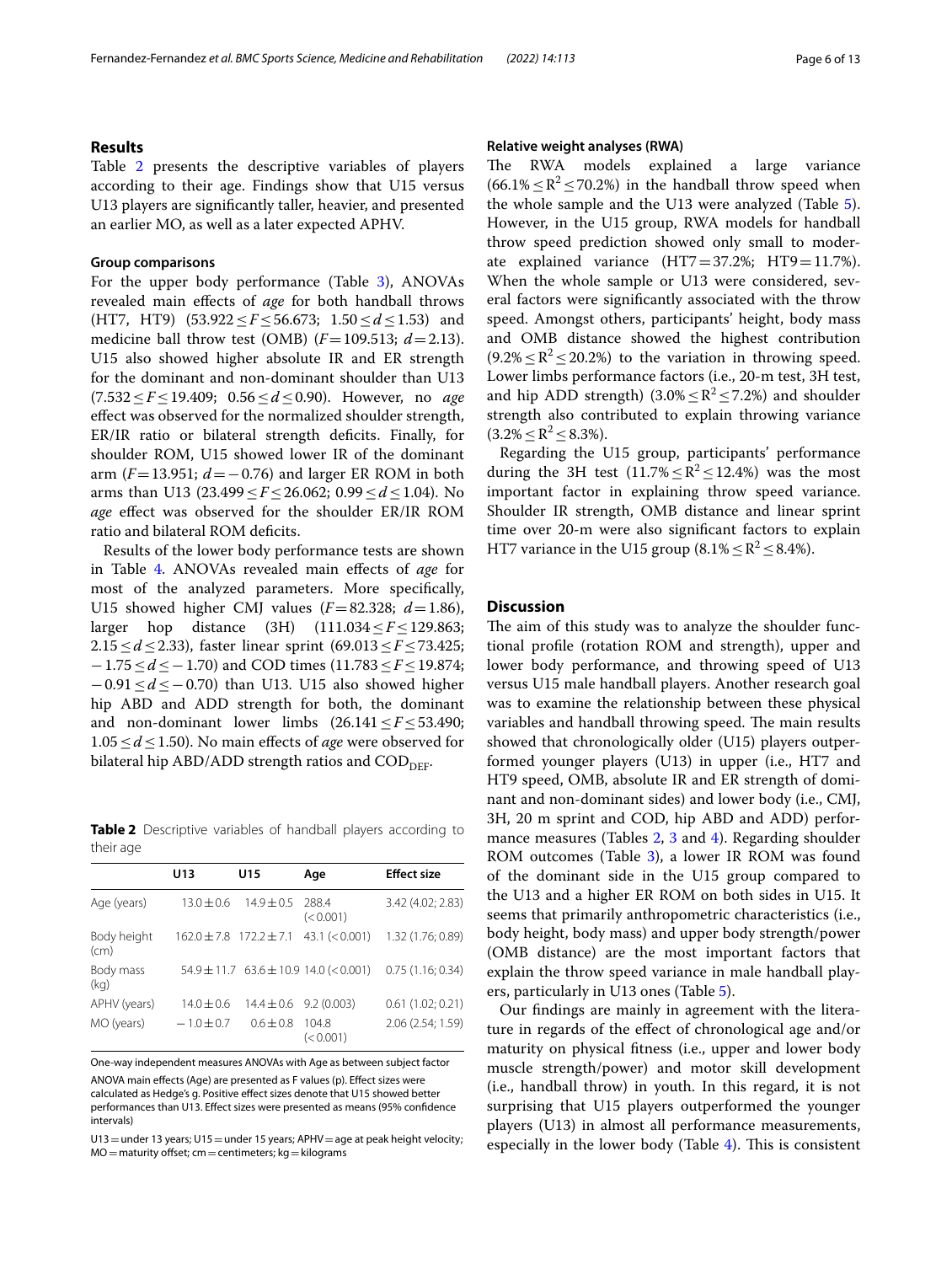|                             | U13              | U15              | <b>AGE</b>              | <b>Effect size</b>        |
|-----------------------------|------------------|------------------|-------------------------|---------------------------|
| OMB (m)                     | $5.9 \pm 1.1$    | $8.5 \pm 1.4$    | $13.732 \ ( < 0.001)^*$ | 2.13 (1.65; 2.62)         |
| $HB7$ (km $\cdot h^{-1}$ )  | $66.5 \pm 7.5$   | $77.0 \pm 5.6$   | 1.688 (0.196)*          | 1.50 (1.05; 1.94)         |
| $H B9$ (km $\cdot h^{-1}$ ) | $66.3 \pm 7.0$   | $76.8 \pm 4.6$   | $4.034(0.047)^{*}$      | 1.53 (1.09; 1.98)         |
| Shoulder strength           |                  |                  |                         |                           |
| Dominant side               |                  |                  |                         |                           |
| IR(N)                       | $120.3 \pm 31.3$ | $137.2 \pm 26.1$ | 11.009 (0.001)*         | 0.56(0.15; 0.97)          |
| Norm-IR (N/kg)              | $2.24 \pm 0.55$  | $2.19 \pm 0.42$  | 0.226(0.635)            | $-0.10 (-0.50; 0.31)$     |
| ER(N)                       | $106.4 \pm 28.3$ | $134.2 \pm 43.2$ | 3.969 (0.049)*          | 0.83(0.42; 1.25)          |
| Norm-ER (N/kg)              | $1.97 \pm 0.47$  | $2.10 \pm 0.50$  | 1.596 (0.209)           | $0.26 (-0.15; 0.66)$      |
| ER/IR ratio                 | $0.91 \pm 0.24$  | $0.97 \pm 0.21$  | 1.371 (0.244)           | $0.24 (-0.16; 0.64)$      |
| Non-dominant side           |                  |                  |                         |                           |
| IR(N)                       | $110.5 \pm 28.6$ | $130.6 \pm 34.7$ | 12.347 (0.001)*         | 0.66(0.25; 1.07)          |
| Norm-IR (N/kg)              | $2.06 \pm 0.47$  | $2.07 \pm 0.45$  | 0.010(0.919)            | $0.02 (-0.38; 0.42)$      |
| ER(N)                       | $98.7 \pm 25.1$  | $126.2 \pm 41.2$ | $6.427(0.013)*$         | 0.90(0.48; 1.32)          |
| Norm-ER (N/kg)              | $1.82 \pm 0.38$  | $1.97 \pm 0.47$  | $0.158(0.692)$ *        | $0.35 (-0.05; 0.76)$      |
| ER/IR ratio                 | $0.91 \pm 0.17$  | $0.96 \pm 0.15$  | 2.396 (0.124)           | $0.32 (-0.09; 0.72)$      |
| <b>Bilateral deficit</b>    |                  |                  |                         |                           |
| IR deficit (%)              | $7.4 \pm 11.7$   | $5.9 \pm 14.1$   | 0.334(0.565)            | $-0.12$ ( $-0.52$ ; 0.28) |
| ER deficit (%)              | $6.5 \pm 13.4$   | $5.9 \pm 10.7$   | 0.053(0.818)            | $-0.05$ ( $-0.45$ ; 0.35) |
| <b>Shoulder ROM</b>         |                  |                  |                         |                           |
| Dominant side               |                  |                  |                         |                           |
| IR <sup>°</sup>             | $65.7 \pm 11.5$  | $57.0 \pm 10.7$  | 13.951 (< 0.001)        | $-0.76(-1.17; -0.35)$     |
| ER (°)                      | 139.6 ± 19.4     | $159.0 \pm 16.0$ | 26.062 (< 0.001)        | 1.04(0.62;1.46)           |
| Non-dominant side           |                  |                  |                         |                           |
| IR <sup>o</sup>             | 71.7±11.5        | $67.3 \pm 11.0$  | 0.013(0.910)            | $-0.39(-0.79;0.02)$       |
| ER (°)                      | 125.4 ± 17.9     | $142.3 \pm 14.2$ | 23.499 (< 0.001)        | $0.99 (-0.57; 1.41)$      |
| Bilateral deficit           |                  |                  |                         |                           |
| IR deficit (°)              | $-6.0 \pm 10.7$  | $-10.2 \pm 9.8$  | 3.789 (0.054)           | $-0.40$ ( $-0.80$ ; 0.01) |

<span id="page-6-0"></span>

One-way independent measures ANOVA using Age as between subject factor. \*One-way independent measures ANCOVAs with Age as between subject factor and MO as covariate. Main efects of age are presented as F values (p). Efect sizes were calculated as Hedge's g. Positive efect sizes denote that U15 showed better performances than U13. Efect sizes were presented as means (95% confdence intervals)

MBO: overhead medicine ball throw; HB7: 7-m handball throw; HB9: 9-m handball throw; IR: internal rotation; ER: external rotation; Norm-IR: normalized internal rotation strength; Norm-ER: normalized external rotation strength; ROM: range of motion

with previous research describing youth athletes from other intermittent sports such as soccer or rugby [[44,](#page-11-27) [45](#page-11-28)]. Thus, the differences observed in the maturational status and, hence, in anthropometric variables (e.g., height and mass), favored the U15 players (Table [2\)](#page-5-0). In this regard, it has been reported that a more advanced maturational status may lead to greater pubertal gains in body height, mass, absolute, and relative muscle mass. Therefore, these developmentally advanced athletes show, on average, superior muscular (e.g., strength, power, speed, agility) and cardiorespiratory ftness (e.g. endurance) levels [[46\]](#page-11-29).

Regarding the upper body characteristics (Table [3](#page-6-0)), handball players, and overhead throwing athletes in general, are at increased risk of sustaining shoulder injuries as a result of the high forces produced by shoulder muscles which are needed to forcefully accelerate the ball during the throwing motion [\[12](#page-10-11)]. Shoulder screening (e.g., strength and ROM testing) is considered to play an important role, not only as a diagnostic tool for injured players, but also to design and develop injury prevention strategies for the shoulder [[13](#page-10-12)]. Glenohumeral strength testing can be useful to monitor the capacity of the shoulder (i.e., detecting IR/ER weakness), especially in the ER, as it has been associated with shoulder injuries in handball players [[47](#page-11-30)]. To the best of our knowledge, only few studies described shoulder strength and ROM reference values for adolescent elite handball players [\[6](#page-10-5), [13,](#page-10-12) [16](#page-10-15)]

Our results are in line with previous literature related to research with athletes performing overhead sports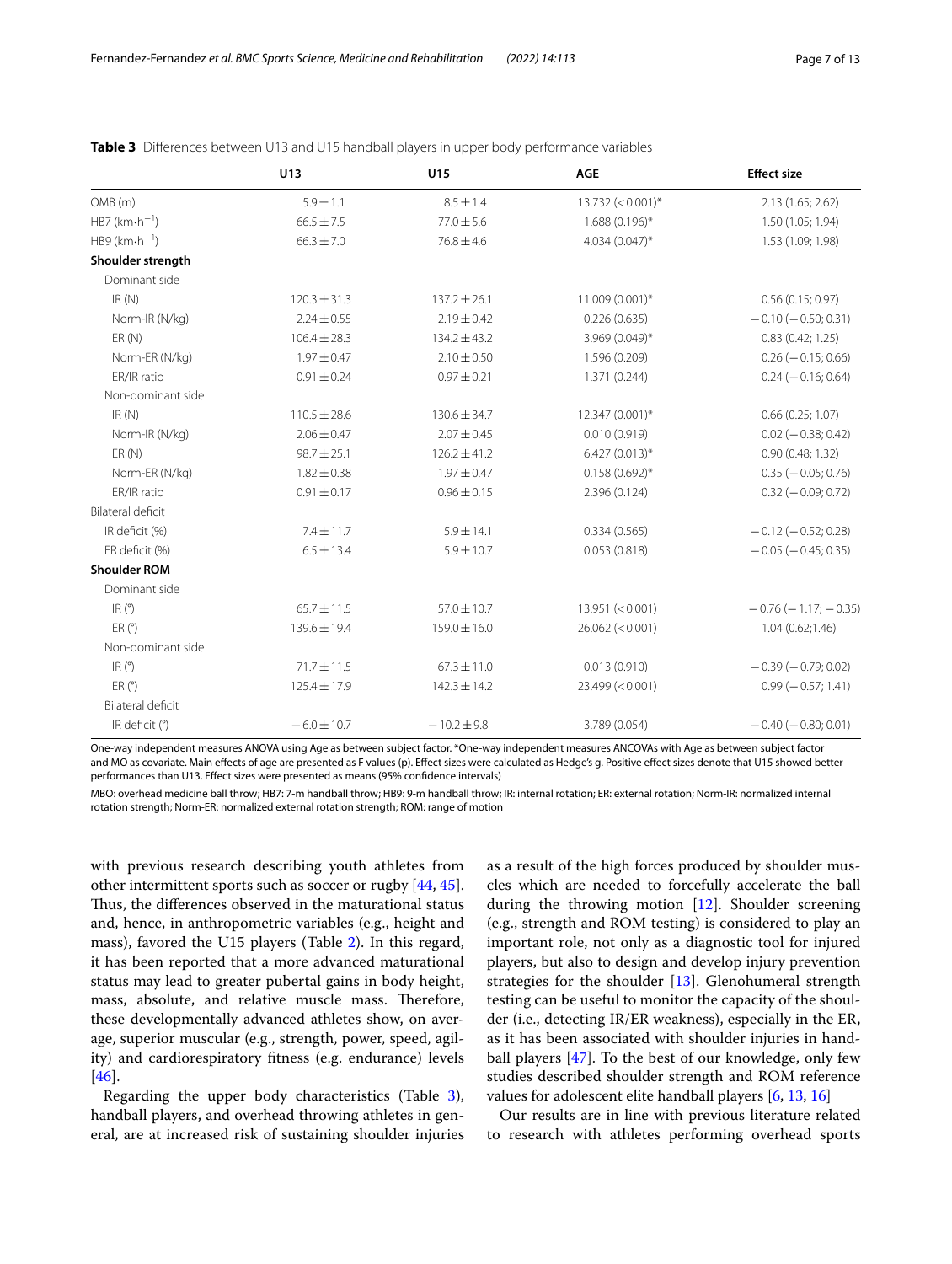|                        | U13              | U15              | <b>AGE</b>                        | <b>Effect size</b>            |
|------------------------|------------------|------------------|-----------------------------------|-------------------------------|
| Lower body performance |                  |                  |                                   |                               |
| CMJ height (cm)        | $23.6 \pm 5.0$   | $33.5 \pm 5.9$   | $82.328 \left( < 0.001 \right)^*$ | 1.86 (1.39; 2.32)             |
| $3H-D(m)$              | $4.28 \pm 0.63$  | $5.83 \pm 0.74$  | 42.184 $(< 0.001$ <sup>*</sup>    | 2.33 (1.83; 2.83)             |
| $3H-ND(m)$             | $4.33 \pm 0.68$  | $5.81 \pm 0.68$  | $39.370 \, (< 0.001)^*$           | 2.15 (1.67; 2.64)             |
| $10-m(s)$              | $1.97 \pm 0.13$  | $1.76 \pm 0.08$  | 69.013 ( $<$ 0.001)*              | $-1.70$ ( $-2.15$ ; $-1.24$ ) |
| $20-m(s)$              | $3.56 \pm 0.27$  | $3.13 \pm 0.17$  | 5.388 (0.022)*                    | $-1.75$ ( $-2.21$ ; $-1.29$ ) |
| COD(s)                 | $3.00 \pm 0.23$  | $2.83 \pm 0.13$  | $2.068(0.153)$ *                  | $-0.80$ ( $-1.22$ ; $-0.39$ ) |
| CODdef (s)             | $1.03 \pm 0.22$  | $1.07 \pm 0.12$  | 1.163(0.283)                      | $0.22 (-0.19; 0.62)$          |
| Hip isometric strength |                  |                  |                                   |                               |
| Dominant side          |                  |                  |                                   |                               |
| ABD (N)                | $110.9 \pm 31.2$ | $143.2 \pm 29.7$ | $0.031(0.577)*$                   | 1.05(0.62; 1.47)              |
| Norm-ABD (N/kg)        | $2.6 \pm 0.7$    | $3.4 \pm 0.7$    | $25.180 \, (< 0.001)^*$           | 1.26(0.82; 1.69)              |
| ADD (N)                | $109.4 \pm 32.5$ | $149.7 \pm 38.1$ | $0.035(0.853)$ *                  | 1.17(0.74; 1.60)              |
| Norm-ADD (N/kg)        | $2.6 \pm 0.8$    | $3.5 \pm 0.9$    | $29.602 (< 0.001)*$               | 1.10(0.67; 1.53)              |
| Non-dominant side      |                  |                  |                                   |                               |
| ABD (N)                | $108.4 \pm 31.5$ | $144.2 \pm 32.7$ | $0.106(0.745)$ *                  | 1.12 (0.69; 1.54)             |
| Norm-ABD (N/kg)        | $2.6 + 0.7$      | $3.4 + 0.8$      | 33.690 ( $<$ 0.001)*              | 1.14(0.71; 1.57)              |
| ADD (N)                | $102.5 \pm 25.6$ | $144.6 \pm 33.3$ | $1.437(0.233)*$                   | 1.50 (1.05; 1.94)             |
| Norm-ADD (N/kg)        | $2.4 \pm 0.6$    | $3.4 \pm 0.8$    | $53.463 (< 0.001)*$               | 1.06 (0.64; 1.49)             |
| Ratio ADD/ABD          |                  |                  |                                   |                               |
| D                      | $1.00 \pm 0.19$  | $1.05 \pm 0.14$  | 1.653(0.201)                      | 0.25(0.16; 0.65)              |
| <b>ND</b>              | $0.97 \pm 0.20$  | $1.01 \pm 0.11$  | 0.877(0.351)                      | 0.20(0.21; 0.60)              |

<span id="page-7-0"></span>**Table 4** Diferences between U13 and U15 handball players in lower body performance variables

One-way independent measures ANOVA usingAge as between subject factor.\* One-way independent measures ANCOVAs with Age as between subject factor and maturity ofset as a covariate. Main efects of age are presented as F values(p). Efect sizes were calculated as Hedge's g. Positive efect sizes denote that U15 showed better performances than U13. CMJ: countermovement jump; 3H-D: triple leg hop test with the dominant leg; 3H-ND: triple leg hop test with the non-dominant leg; COD: change of direction test; CODdef: COD defcit; D: dominant side; ND: Non-dominant side

Explained variance (%, adjusted R<sup>2</sup>) **Total 1st PF 2nd PF 3rd PF 4th PF 5th PF 6th PF 7th PF 8th PF 9th PF 10th PF** All HT7m 70.2 Height OMB Bmass 20 m 3H<sub>ND</sub> CMJ H-ADD<sub>ND</sub> S-IR<sub>D</sub> S-ER<sub>D</sub> H-ABD<sub>NC</sub> 14.4 11.0 9.3 7.2 6.3 5.7 4.8 4.6 4.1 3.0 HT9m 66.1 Height Bmass OMB CMJ 20 $\,$ m 3H $_{\rm ND}$  H-ADD $_{\rm ND}$  S-IR $_{\rm D}$  S-ER $_{\rm D}$ 14.9 10.0 9.2 7.0 6.7 6.7 4.5 4.0 3.2 U13 HT7m 69.9 Height OMB Bmass S-ER<sub>D</sub> 20 m S-IR<sub>D</sub> H-ADD<sub>ND</sub> 3H<sub>ND</sub> 20.2 14.6 9.7 8.3 5.5 4.9 3.8 3.0 HT9m 66.1 Height Bmass OMB CMJ 20 m 3H<sub>ND</sub> H-ADD<sub>ND</sub> S-IR<sub>D</sub> S-ER<sub>D</sub> 14.9 10.0 9.2 7.0 6.7 6.7 4.5 4.0 3.2 U15 HT7m 37.2  $3H_{ND}$  ROM-IR<sub>D</sub> 20 m OMB 12.4 8.4 8.3 8.1  $HT9m$  11.7  $3H_{ND}$ 11.7

<span id="page-7-1"></span>**Table 5** Relative weight analysis with the handball throw from the 7 m and 9 m as the dependent variables and their significant (*p*<0.05) predictive factors (PF) in male handball players of diferent ages

D: dominant leg; ND: non-dominant leg; CMJ: countermovement jump (cm); 3H: triple leg hop test (m); 10-m: 10 m sprint (s); 20-m: 20 m sprint (s); OMB: overhead medicine ball throw (m); HT7m: 7 m handball throw (km/h); HT9m: 9-m handball throw (km/h); S-IR: Shoulder internal rotation strength (N); S-ER: shoulder external rotation strength (N); H-ADD: hip adduction strength (N), H-ABD: hip abduction strength (N)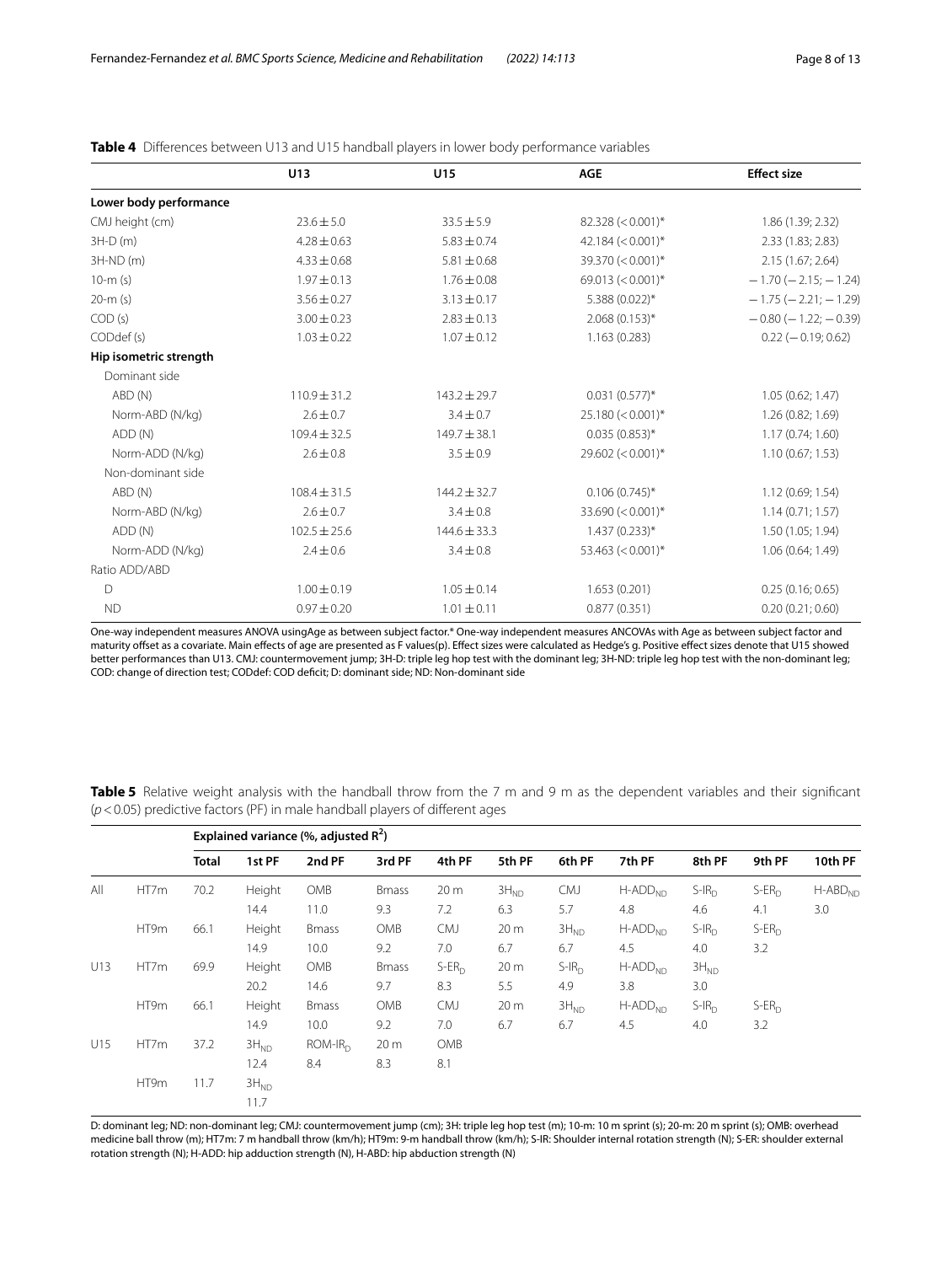[[6,](#page-10-5) [28,](#page-11-12) [48\]](#page-11-31). Findings from these studies show that with chronologic age, athletes' absolute isometric shoulder rotation strength increases on both sides, with side-toside differences ( $\sim$  8% in both ER and IR) that exist from early age on and might be due to hand dominance/nondominance. Comparing the present values with those from other studies is difficult due to methodological reasons such as the application of diferent test positions and/or test equipment. Nevertheless, the reported glenohumeral strength values in this study appear to be comparable to those described by Asker et al. [\[6](#page-10-5)] but in discrepancy with fndings from a recent study with U15 youth handball players  $[16]$  $[16]$ . These differences can be related, not only to the testing procedures, but also to the training background, as players from the Achenbach et al. [\[16\]](#page-10-15) study had an average of 8 years of handball experience, while players in our study had 5.5 years.

Furthermore, U15 players were stronger than U13 players in terms of absolute values (Tables [3](#page-6-0) and [4](#page-7-0)). However, when the data were normalized to body mass, no differences were found when comparing age groups. Since muscular strength increases progressively with both, body mass and height  $[49]$  $[49]$ , the present results can be considered a normal and expected adaptation, as previously reported in other overhead sports [[47](#page-11-30), [48\]](#page-11-31). In this regard, intensive exercise and competition can lead to an unbalanced shoulder function profle, with higher IR strength compared to the ER on the dominant side. Cut-off values reported in previous research were  $\leq 75\%$ [[11\]](#page-10-10), while our results showed "healthy" average IR/ER ratios of 9[3](#page-6-0)% (Table 3). However, when analyzing individual ratios, more than 30 players already showed values below the reported cut-off scores for shoulder injury risk which strengthens the idea that an individual approach should be followed in terms of shoulder profling in youth handball.

In throwing sports, reduced IR and increased ER ROMs have been reported for the dominant arm of asymptomatic overhead athletes  $[47, 50, 51]$  $[47, 50, 51]$  $[47, 50, 51]$  $[47, 50, 51]$  $[47, 50, 51]$  $[47, 50, 51]$  $[47, 50, 51]$ . This is considered as a normal soft tissue and/or bony adaptation to long-term repeated throwing motions [[52\]](#page-11-35), and has even been suggested to prevent shoulder injuries. Data from this study are in line with previous research (Table [3](#page-6-0)), and although values can vary due to measurement positions (e.g., seated vs. supine position on a bench) and/or test protocols (e.g., active vs. passive), our results are consistent with the recommended normative shoulder ROM ratios [[11\]](#page-10-10). Although we did not measure the relationship between shoulder ROM defcits and injury risk, and the available research on this topic showed conficting results [[13,](#page-10-12) [47\]](#page-11-30), some individual GIRD values in the current study can be considered a marker of injury risk, with bilateral diferences exceeding more than 20° in some

cases. Thus, the use of active, passive or manual therapy forms of stretching, is still recommended to improve posterior shoulder tightness and overall total range of motion in the short-term for asymptomatic young over-head athletes [[53\]](#page-12-0).

The ability to sprint over short distances, as well as to change direction during side-stepping movements is of great importance for achieving higher performance levels, allowing players to be faster during transitions (i.e., between attack and defense phases), and during fast breaks and offensive breakthroughs [\[4\]](#page-10-3). Moreover, an improved jumping performance seems to be relevant as competitive demands increase, given the relevance of jumping in handball activities such as throwing and blocking [\[4](#page-10-3), [20\]](#page-11-3). As previously mentioned, maturational advantages (i.e., body height, mass, absolute, and relative muscle mass) enable U15 versus U13 athletes to produce larger forces and to generate better muscle power, which contributes to sprint faster and jump higher (Table [4](#page-7-0)) [[36\]](#page-11-6). Results are in line with previous research [\[4](#page-10-3), [20](#page-11-3)], reporting that players showed greater physical capacities, as their age and performance level increased. In the same line, when analyzing the COD test, and considering MO as covariate, results also indicated signifcant diferences between groups, with older players performing better. These results are contrary to a previous study, using a similar sample from the same handball club [\[36](#page-11-6)], as well other studies, showing similar COD performance in diferent age groups of young athletes (e.g., soccer and tennis) [[44](#page-11-27), [54](#page-12-1)]. Since there is a disproportional growth and disruption of motor coordination in complex motor coordination tasks (e.g., agility) at the ages around and after the PHV (e.g., "adolescent awkwardness") [\[44](#page-11-27)], a compromised COD ability could be expected in the U15 players, as previously reported [[36\]](#page-11-6). However, based on the data about the weekly training reported herein, we can speculate with the idea that the higher amount of technical and tactical training in the regular schedule of U15 players, was characterized with exercises emphasizing on the sprints and COD, and may be responsible for the meaningful diferences found in the speed-related qualities.

Comparable to speed development, the COD capacity appears to improve from childhood through adolescence [\[55](#page-12-2)]. During the circa and post-PHV periods, this improvement seems to be directly related to concomitant increases in sex androgen concentrations (i.e., testosterone, growth hormone), particularly in male athletes [\[55](#page-12-2)]. In addition, the participating U15 but not U13 players were already engaged in some basic strength and power training, including two weekly sessions, which further explains better lower limbs performance in the older compared with the younger age group (Table  $4$ ). Thus,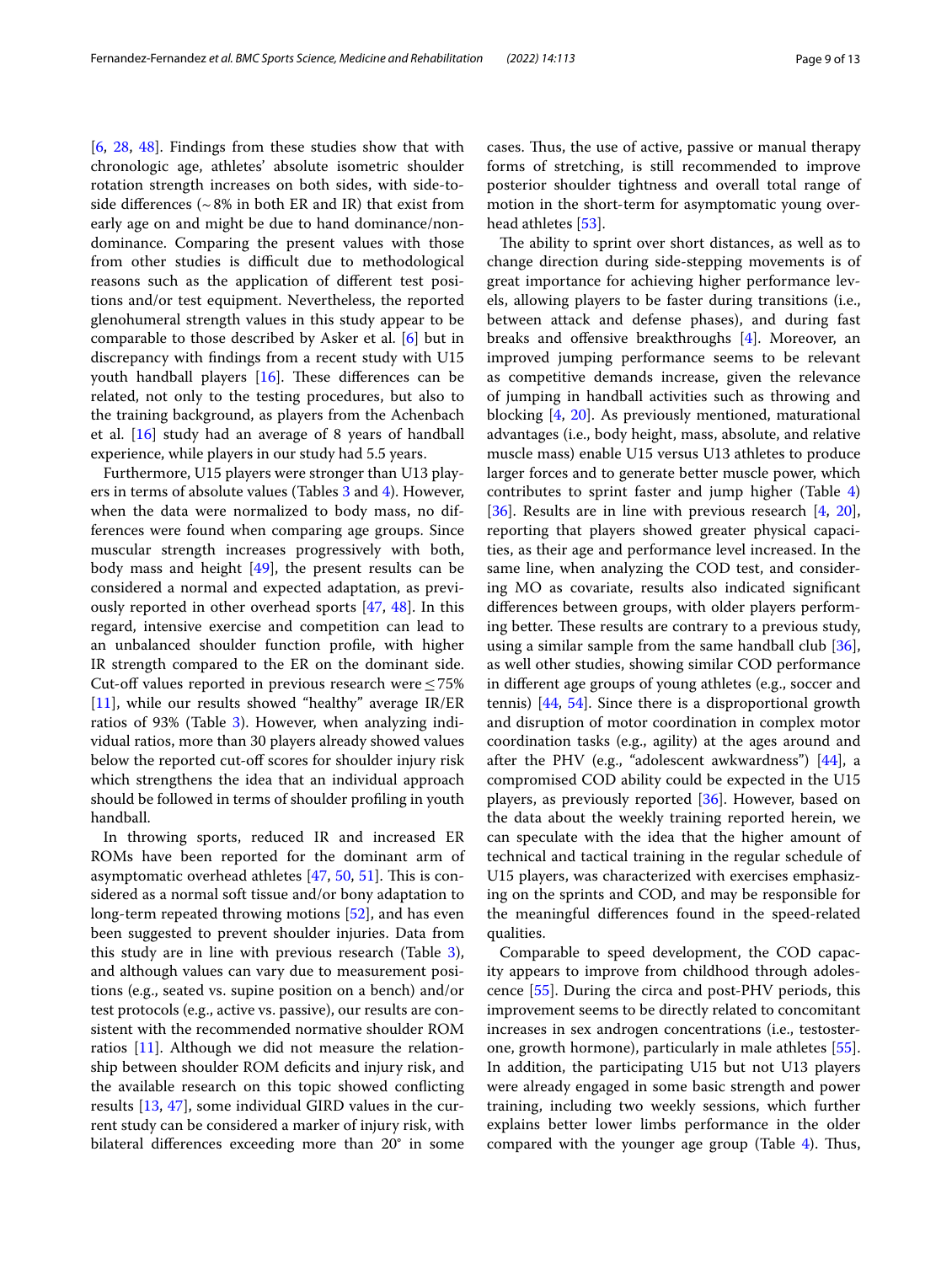between-group diferences in measures of strength and power cannot only be related to developmental factors such as the growth spurt [[56](#page-12-3)], but also to the positive efects of additional strength and conditioning exercises.

Regarding the COD deficit, results from this study showed no diferences between age categories (Table [4](#page-7-0)), which is contrary to previous studies reporting that faster and more powerful individuals, at both, professional and youth levels, tend to present higher COD deficits when compared with their slower and weaker peers [\[57](#page-12-4), [58](#page-12-5)]. These differences can be related to the fact that although faster handball players will possibly achieve greater "inertia" during sprints and, therefore, need to apply higher breaking forces over longer ground contact times [\[57](#page-12-4)], the distances used in the present study (i.e., modifed 505) seem not to be sufficient to achieve considerable velocities.

Lower limb muscle strength and power is a basic requirement to perform explosive actions in intermittent sports (e.g., acceleration, COD) [[59\]](#page-12-6). More specifcally, activation of the hip muscles may be an important factor in controlling lower extremity motion during dynamic actions [[60](#page-12-7)]. Results from this study showed that U15 outperformed U13 in hip ABD and ADD strength, in both absolute and normalized values (Table [4\)](#page-7-0). In this regard, the use of normalized strength values, relative to the body mass, may minimize inter-player variability and provide a more accurate approach to compare strength levels between youth athletes of diferent body sizes [[49\]](#page-11-32).

To the authors' knowledge, there are no studies available that analyzed hip strength in diferent age groups of handball players. Therefore, we cannot compare our fndings with results from previous research. Studies investigating diferent sport disciplines showed that hip strength deficits appear to impede the ability to eccentrically control sudden, powerful over-stretching of the adductors during lateral stride maneuvers involving abduction and external rotation, resulting in increased susceptibility to groin injuries [\[59](#page-12-6), [61\]](#page-12-8). We found ADD/ ABD ratios between 100–105% and 97–101% on the dominant and non-dominant side, respectively (Table [4](#page-7-0)). These ratios are significantly higher compared with those values that have previously been reported and associated with and increased groin risk injury  $\left( < 80\% \right)$  [\[61](#page-12-8)]. Based on these numbers, 10 players of our study would have an increased risk of sustaining groin injuries In this regard, previous research showed that adductor muscle weakness was associated with a fourfold increase in risk of sustaining acute groin injury in players with otherwise normal strength  $[62]$  $[62]$ . Therefore, when taking the results of the literature together with our fndings, we recommend implementing preventive strengthening programs for the adductor muscles, particularly if imbalances are

observed. This preventive exercise means should help to minimize future groin injuries.

This study revealed large explained variance for throwing speed for the whole sample of handball players (7 m handball free throw: 70.2%) and for the U13 age group (7 m handball free throw: 69.9%) (Table [5](#page-7-1)). A perfect prediction model for a complex action like the present analyzed throws (i.e., 7 and 9 m) seems to be very difficult to obtain since individual technical skills, as well as coordination are also important factors in producing high ball speeds [\[63](#page-12-10)]. Anthropometric factors such as body height and mass make the largest contributions to the explained variance. In terms of physical ftness measures, 20-m linear sprint speed and shoulder external rotation strength appear to contribute to handball throw performance. These findings indicate that primarily developmental factors (height, mass) that cannot be manipulated through exercise determine handball throw performance. Notably, in U15 athletes, these anthropometric factors appear not to play a role anymore which is why overall explained variance decreases in U15 compared with U13. In other words, measures of physical ftness become more prevalent in U15 and appear to have larger potential to further improve handball throw performance. In this regard, since U15 players are in maturation stages around or PHV, this would be a key period for strength/power development, which continues throughout adulthood. Thus, the inclusion of well-designed strength training programs aiming to achieve morphological adaptations can lead to obtain positive benefts not only on strength measures, but also on secondary outcomes including linear sprint, agility/change of direction, and sport-specifc performances [[64](#page-12-11)]. Moreover, specifc trunk muscle and shoulder strengthening programs should be applied to allow proximal stability of the trunk which is a prerequisite for distal mobility of the arm to transfer forces from the lower limbs through a stable trunk to the shoulder and arm muscles [\[65](#page-12-12)].

We must acknowledge some limitations of the current study, including the lack of a larger sample of young athletes, especially in the U15 group, or having more distinct age groups to examine the evolution of these parameters throughout the players' development. The observed findings on the variance of throw speed could be related to lower body performance (e.g., mechanical power in the triple extension during squat or jump squat) or core-strength that were not tested. Moreover, the fact that both handball throws are dynamic movements, the use of isometric shoulder strength tests as applied in this study, could be a limiting factor due to incongruency of muscle contraction velocity during the handball throw versus the isometric contraction. Finally, fndings from this study cannot be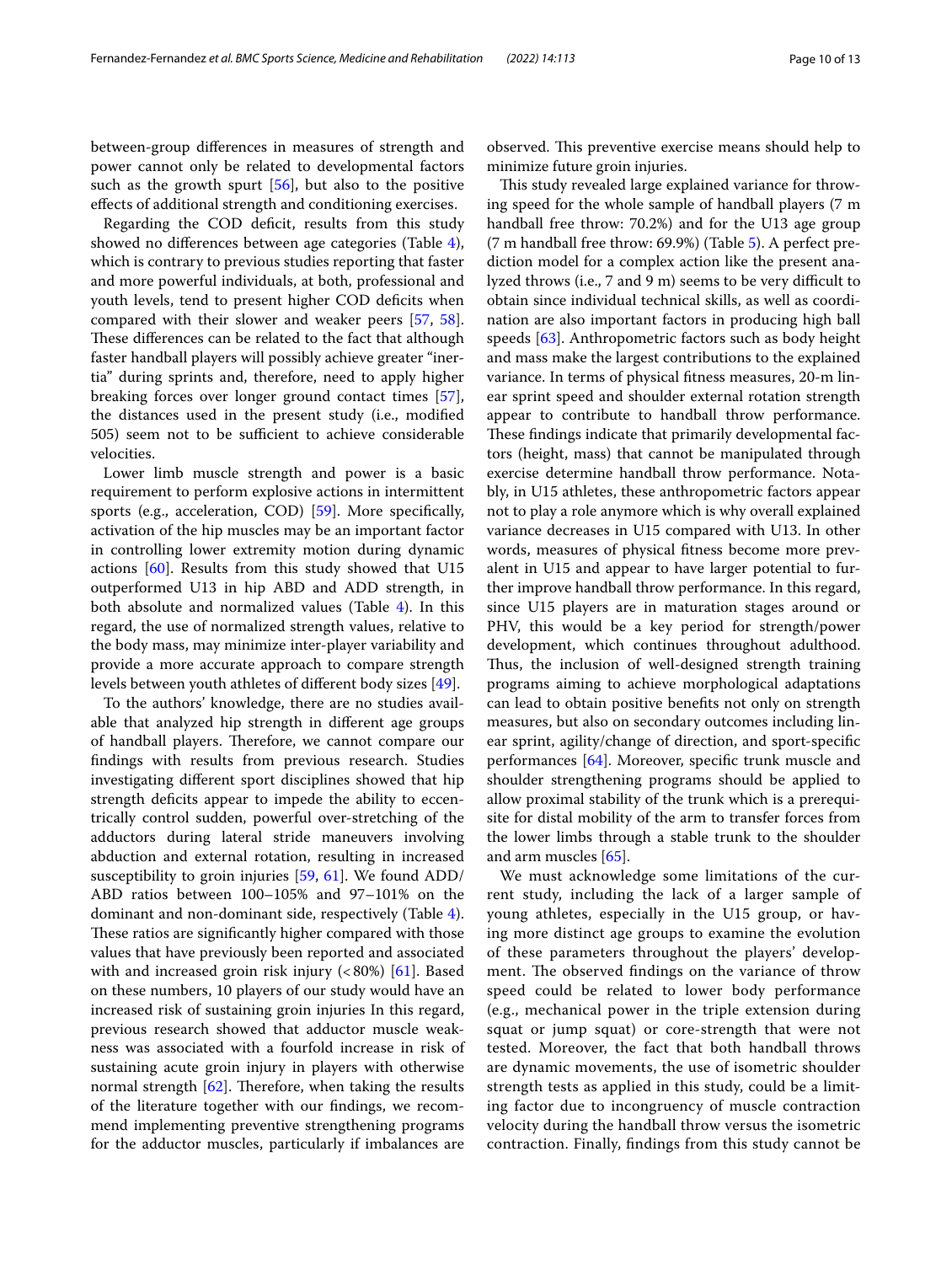translated to female handball players or younger/older age groups. Accordingly, more research is needed to verify our fndings in these populations.

## **Conclusions**

In summary, this study revealed that chronologically older (U15) male handball players outperformed their younger counterparts in most measures of physical ftness. In U13 players, handball throw variance was explained by anthropometric and selected physical ftness factors. In U15 players, variance was lower and included only factors of physical ftness. Findings from this study imply that regular performance monitoring, including an individual shoulder profling (i.e., glenohumeral ROM and strength), is important for performance development and for minimizing injury risk of the shoulder in youth male handball players.

#### **Acknowledgements**

The authors would like to thank the club (Abanca Ademar León), coaches and players involved in the study for their enthusiastic participation.

#### **Author contributions**

Conceptualization, JF-F, IM-M and JG-L; methodology, JF-F, JG-L, IM-M, VG-T and AH-M; formal analysis, DB, JF-F, and UG; investigation, JF-F, JG-L, IM-M, VG-T and AH-M; resources, IM-M and JG-L; data curation, JF-F, DB, and UG; writing—original draft preparation, JF-F, and UG; writing—review and editing, JF-F, JG-L, DB, and UG; visualization, JF-F, JG-L, IM-M, VG-T, AH-M, DB and UG; supervision, JF-F and UG; project administration, JF-F; funding acquisition, N/A. All authors have read and agreed to the published version of the manuscript.

#### **Funding**

Open Access funding enabled and organized by Projekt DEAL. This research received no external funding.

#### **Availability of data and materials**

The datasets used and/or analysed during the current study available from the corresponding author on reasonable request.

#### **Declarations**

#### **Ethics approval and consent to participate**

The study protocol includes human participants and human data, and the study was conducted with the approval of the local Institutional Ethics committee from the University of León (ETICA-ULE-012-2020), in accordance with the latest version of the Declaration of Helsinki. Prior to the start of the study, players and their parents/legal guardians were fully informed about the protocol and provided their written informed consent. All methods were carried out in accordance with relevant guidelines and regulations,

#### **Consent for publication**

Not applicable.

#### **Competing interests**

The authors declare that they have no competing interests.

#### **Author details**

<sup>1</sup> Faculty of Physical Activity and Sports Sciences, Universidad de León, León, Spain. <sup>2</sup> AMRED, Human Movement and Sports Performance Analysis, Universidad de León, León, Spain. <sup>3</sup> Division of Training and Movement Sciences, Research Focus Cognition Sciences, Faculty of Human Sciences, University of Potsdam, Am Neuen Palais 10, 14469 Potsdam, Germany. <sup>4</sup>Department

of Sport Science, Sport Research Centre, Miguel Hernandez University of Elche, Elche, Spain.

Received: 1 April 2022 Accepted: 14 June 2022<br>Published online: 20 June 2022

#### **References**

- <span id="page-10-0"></span>Madruga-Parera M, Bishop C, Beato M, Fort-Vanmeerhaeghe A, Gonzalo-Skok O, Romero-Rodríguez D. Relationship between interlimb asymmetries and speed and change of direction speed in youth handball players. J Strength Cond Res. 2019;35(12):3482–90. [https://doi.org/10.](https://doi.org/10.1519/jsc.0000000000003328) [1519/jsc.0000000000003328.](https://doi.org/10.1519/jsc.0000000000003328)
- <span id="page-10-1"></span>2. Hermassi S, Schwesig R, Wollny R, Fieseler G, Van Den Tillaar R, Fernandez-Fernandez J, et al. Shuttle versus straight repeated-sprint ability tests and their relationship to anthropometrics and explosive muscular performance in elite handball players. J Sports Med Phys Fitness. 2018;58(11):1625–34.<https://doi.org/10.23736/S0022-4707.17.07551-X>.
- <span id="page-10-2"></span>3. Marques MC, van den Tilaar R, Vescovi JD, Gonzalez-Badillo JJ. Relationship between throwing velocity, muscle power, and bar velocity during bench press in elite handball players. Int J Sports Physiol Perform. 2007;2(4):414–22.
- <span id="page-10-3"></span>4. Ortega-Becerra M, Pareja-Blanco F, Jiménez-Reyes P, Cuadrado-Peñafel V, González-Badillo JJ. Determinant factors of physical performance and specifc throwing in handball players of diferent ages. J Strength Cond Res. 2018;32(6):1778–86. <https://doi.org/10.1519/jsc.0000000000002050>.
- <span id="page-10-4"></span>5. Debanne T, Lafaye G. Predicting the throwing velocity of the ball in handball with anthropometric variables and isotonic tests. J Sports Sci. 2011;29(7):705–13. <https://doi.org/10.1080/02640414.2011.552112>.
- <span id="page-10-5"></span>6. Asker M, Waldén M, Källberg H, Holm LW, Skillgate E. Preseason clinical shoulder test results and shoulder injury rate in adolescent elite handball players: a prospective study. J Orthop Sports Phys Ther. 2020;50(2):67–74. <https://doi.org/10.2519/jospt.2020.9044>.
- <span id="page-10-6"></span>7. Raeder C, Fernandez-Fernandez J, Ferrauti A. Effects of six weeks of medicine ball training on throwing velocity, throwing precision, and isokinetic strength of shoulder rotators in female handball players. J Strength Cond Res. 2015;29(7):1904. [https://doi.org/10.1519/JSC.0000000000000847.](https://doi.org/10.1519/JSC.0000000000000847)
- <span id="page-10-7"></span>8. Granados C, Izquierdo M, Ibañez J, Bonnabau H, Gorostiaga EM. Differences in physical ftness and throwing velocity among elite and amateur female handball players. Int J Sports Med. 2007;28(10):860–7. [https://doi.](https://doi.org/10.1055/s-2007-964989) [org/10.1055/s-2007-964989](https://doi.org/10.1055/s-2007-964989).
- <span id="page-10-8"></span>9. Van den Tillaar R. Comparison of range of motion tests with throwing kinematics in elite team handball players. J Sports Sci. 2016;34(20):1976–82. [https://doi.org/10.1080/02640414.2016.1149601.](https://doi.org/10.1080/02640414.2016.1149601)
- <span id="page-10-9"></span>10. Chelly MS, Hermassi S, Aouadi R, Khalifa R, Van Den TR, Chamari K, et al. Match analysis of elite adolescent team handball players. J Strength Cond Res. 2011;25(9):2410–7. [https://doi.org/10.1519/JSC.0b013e3182030e43.](https://doi.org/10.1519/JSC.0b013e3182030e43)
- <span id="page-10-10"></span>11. Møller M, Nielsen RO, Attermann J, Wedderkopp N, Lind M, Sørensen H, et al. Handball load and shoulder injury rate: A 31-week cohort study of 679 elite youth handball players. Br J Sports Med. 2017;51(4):231–7. [https://doi.org/10.1136/bjsports-2016-096927.](https://doi.org/10.1136/bjsports-2016-096927)
- <span id="page-10-11"></span>12. Laver L, Luig P, Achenbach L, Myklebust G, Karlsson J. Handball injuries: epidemiology and injury characterization: Part 1. In: Handball Sports Medicine. 2018. [https://doi.org/10.1007/978-3-662-55892-8\\_11](https://doi.org/10.1007/978-3-662-55892-8_11)
- <span id="page-10-12"></span>13. Asker M, Waldén M, Källberg H, Holm LW, Skillgate E. A prospective cohort study identifying risk factors for shoulder injuries in adolescent elite handball players: the Karolinska Handball Study (KHAST) study protocol. BMC Musculoskelet Disord. 2017. [https://doi.org/10.1186/](https://doi.org/10.1186/s12891-017-1852-2) [s12891-017-1852-2.](https://doi.org/10.1186/s12891-017-1852-2)
- <span id="page-10-13"></span>14. Wilk KE, Obma P, Simpson CD, Cain EL, Dugas J, Andrews JR. Shoulder injuries in the overhead athlete. J Orthop Sports Phys Ther. 2009. [https://](https://doi.org/10.2519/jospt.2009.2929) [doi.org/10.2519/jospt.2009.2929](https://doi.org/10.2519/jospt.2009.2929).
- <span id="page-10-14"></span>15. Ellenbecker TS, Cools A. Rehabilitation of shoulder impingement syndrome and rotator cuff injuries: an evidence-based review. Br J Sports Med. 2010. [https://doi.org/10.1136/bjsm.2009.058875.](https://doi.org/10.1136/bjsm.2009.058875)
- <span id="page-10-15"></span>16. Achenbach L, Laver L, Walter SS, Zeman F, Kuhr M, Krutsch W. Decreased external rotation strength is a risk factor for overuse shoulder injury in youth elite handball athletes. Knee Surg Sport Traumatol Arthrosc. 2020. <https://doi.org/10.1007/s00167-019-05493-4>.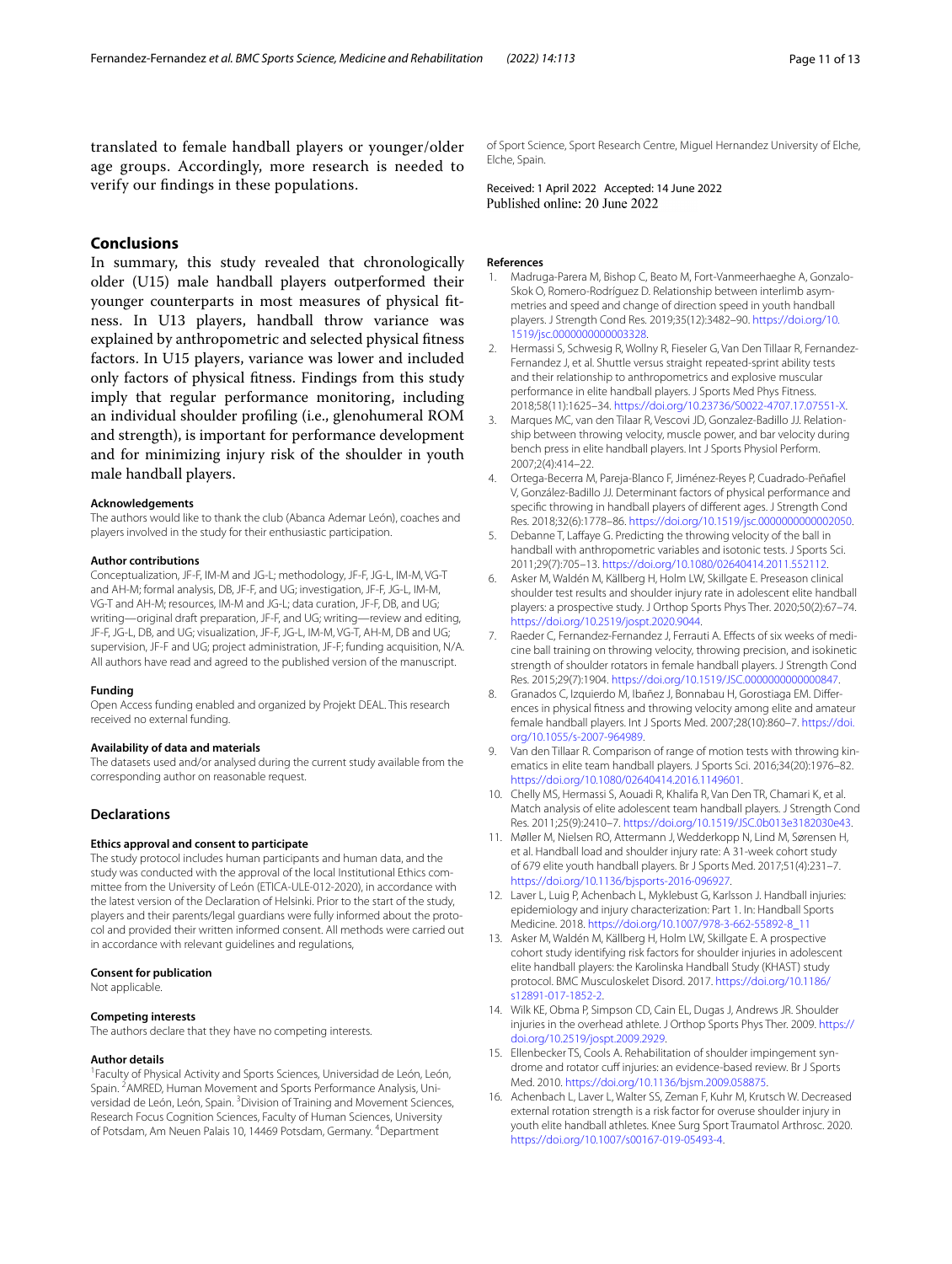- <span id="page-11-0"></span>17. Chelly MS, Hermassi S, Shephard RJ. Relationships between power and strength of the upper and lower limb muscles and throwing velocity in male handball players. J Strength Cond Res. 2010. [https://doi.org/10.](https://doi.org/10.1519/JSC.0b013e3181d32fbf) [1519/JSC.0b013e3181d32fbf.](https://doi.org/10.1519/JSC.0b013e3181d32fbf)
- <span id="page-11-1"></span>18. Saavedra JM, Kristjánsdóttir H, Einarsson I, Guðmundsdóttir ML, Porgeirsson S, Stefansson A. Anthropometric characteristics, physical ftness, and throwing velocity in elite women's handball teams. J Strength Cond Res. 2018. [https://doi.org/10.1519/jsc.0000000000](https://doi.org/10.1519/jsc.0000000000002412) [002412](https://doi.org/10.1519/jsc.0000000000002412).
- <span id="page-11-2"></span>19. Fleck SJ, Smith SL, Craib MW, Denahan T, Snow RE, Mitchell ML. Upper extremity isokinetic torque and throwing velocity in team handball. J Strength Cond Res. 1992. [https://doi.org/10.1519/00124278-19920](https://doi.org/10.1519/00124278-199205000-00010) [5000-00010.](https://doi.org/10.1519/00124278-199205000-00010)
- <span id="page-11-3"></span>20. Saavedra JM, Halldórsson K, Kristjánsdóttir H, Þorgeirsson S, Sveinsson G. Anthropometric characteristics, physical ftness and the prediction of throwing velocity in young men handball players. Kinesiology. 2019. <https://doi.org/10.26582/k.51.2.14>.
- <span id="page-11-4"></span>21. Cools AM, Palmans T, Johansson FR. Age-related, sport-specific adaptions of the shoulder girdle in elite adolescent tennis players. J Athl Train. 2014. [https://doi.org/10.4085/1062-6050-49.3.02.](https://doi.org/10.4085/1062-6050-49.3.02)
- <span id="page-11-5"></span>22. Schwesig R, Hermassi S, Wagner H, Fischer D, Fieseler G, Molitor T, et al. Relationship between the range of motion and isometric strength of elbow and shoulder joints and ball velocity in women team handball players. J Strength Cond Res. 2016;30(12):3428–35. [https://doi.org/10.](https://doi.org/10.1519/JSC.0000000000001450) [1519/JSC.0000000000001450.](https://doi.org/10.1519/JSC.0000000000001450)
- <span id="page-11-7"></span>23. Sherar LB, Mirwald RL, Baxter-Jones ADG, Thomis M. Prediction of adult height using maturity-based cumulative height velocity curves. J Pediatr. 2005;147(4):508–14. [https://doi.org/10.1016/j.jpeds.2005.04.041.](https://doi.org/10.1016/j.jpeds.2005.04.041)
- <span id="page-11-8"></span>24. Mirwald RL, Baxter-Jones ADG, Bailey DA, Beunen GP. An assessment of maturity from anthropometric measurements. Med Sci Sport Exerc. 2002;34(4):689–94. [https://doi.org/10.1097/00005768-20020](https://doi.org/10.1097/00005768-200204000-00020) [4000-00020.](https://doi.org/10.1097/00005768-200204000-00020)
- <span id="page-11-9"></span>25. Read PJ, Oliver JL, De Ste Croix MBA, Myer GD, Lloyd RS. Landing kinematics in elite male youth soccer players of diferent chronologic ages and stages of maturation. J Athl Train. 2018;53(4):372–8. [https://doi.org/10.](https://doi.org/10.4085/1062-6050-493-16) [4085/1062-6050-493-16](https://doi.org/10.4085/1062-6050-493-16).
- <span id="page-11-10"></span>26. Moreno-Pérez V, Elvira J, Fernandez-Fernandez J, Vera-Garcia F. A comparative study of passive shoulder rotation range of motion, isometric rotation strength and serve speed between elite tennis players with and without history of shoulder pain. Int J Sports Phys Ther. 2018;13:39–49. [https://doi.org/10.26603/ijspt20180039.](https://doi.org/10.26603/ijspt20180039)
- <span id="page-11-11"></span>27. Gallo-Salazar C, Del Coso J, Barbado D, Lopez-Valenciano A, Santos-Rosa FJ, Sanz-Rivas D, et al. Impact of a competition with two consecutive matches in a day on physical performance in young tennis players. Appl Physiol Nutr Metab. 2017;42(7):750–6. [https://doi.org/10.1139/](https://doi.org/10.1139/apnm-2016-0540) [apnm-2016-0540](https://doi.org/10.1139/apnm-2016-0540).
- <span id="page-11-12"></span>28. Cools AM, De Wilde L, van Tongel A, Ceyssens C, Ryckewaert R, Cambier DC. Measuring shoulder external and internal rotation strength and range of motion: Comprehensive intra-rater and inter-rater reliability study of several testing protocols. J Shoulder Elb Surg. 2014;23(10):1454– 61. <https://doi.org/10.1016/j.jse.2014.01.006>.
- <span id="page-11-13"></span>29. Vila H, Manchado C, Rodriguez N, Abraldes JA, Alcaraz PE, Ferragut C. Anthropometric profle, vertical jump, and throwing velocity in elite female handball players by playing positions. J Strength Cond Res. 2012;26(8):2146–55. <https://doi.org/10.1519/JSC.0b013e31823b0a46>.
- <span id="page-11-14"></span>30. Thorborg K, Petersen J, Magnusson SP, Hölmich P. Clinical assessment of hip strength using a hand-held dynamometer is reliable. Scand J Med Sci Sport. 2010;21(24):8399. [https://doi.org/10.1111/j.1600-0838.2009.](https://doi.org/10.1111/j.1600-0838.2009.00958.x) [00958.x.](https://doi.org/10.1111/j.1600-0838.2009.00958.x)
- <span id="page-11-15"></span>31. Moreno-Perez V, Gallo-Salazar C, Coso J, Ruiz-Pérez I, Lopez-Valenciano A, Barbado D, et al. The infuence of a badminton competition with two matches in a day on muscle damage and physical performance in elite junior badminton players. Biol Sport. 2020;37(2):195–220. [https://doi.org/](https://doi.org/10.5114/biolsport.2020.94243) [10.5114/biolsport.2020.94243](https://doi.org/10.5114/biolsport.2020.94243).
- <span id="page-11-16"></span>32. Cejudo A, Sainz de Baranda P, Ayala F, Santonja F. Test-retest reliability of seven common clinical tests for assessing lower extremity muscle flexibility in futsal and handball players. Phys Ther Sport. 2015;16(2):107–13. <https://doi.org/10.1016/j.ptsp.2014.05.004>.
- <span id="page-11-17"></span>33. Núñez FJ, Santalla A, Carrasquila I, Asian JA, Reina JI, Suarez-Arrones LJ. The effects of unilateral and bilateral eccentric overload training on hypertrophy, muscle power and COD performance, and its determinants,

in team sport players. PLoS ONE. 2018;13(3):e0193841. [https://doi.org/10.](https://doi.org/10.1371/journal.pone.0193841) [1371/journal.pone.0193841.](https://doi.org/10.1371/journal.pone.0193841)

- <span id="page-11-18"></span>34. Williams M, Squillante A, Dawes J. The single leg triple hop for distance test. Strength Cond J. 2017;39(3):94–8. [https://doi.org/10.1519/SSC.00000](https://doi.org/10.1519/SSC.0000000000000304) [00000000304.](https://doi.org/10.1519/SSC.0000000000000304)
- <span id="page-11-19"></span>35. Fernandez-Fernandez J, Granacher U, Sanz-Rivas D, Sarabia Marín JM, Hernandez-Davo JL, Moya M. Sequencing effects of neuromuscular training on physical ftness in youth elite tennis players. J Strength Cond Res. 2018;32(3):849–56. [https://doi.org/10.1519/JSC.0000000000002319.](https://doi.org/10.1519/JSC.0000000000002319)
- <span id="page-11-6"></span>36. Fernandez-Fernandez J, Martinez-Martin I, Garcia-Tormo V, Garcia-Lopez J, Centeno-Esteban M, Pereira LA, et al. Age diferences in selected measures of physical ftness in young handball players. PLoS ONE. 2020;15(11):e0242385. <https://doi.org/10.1371/journal.pone.0242385>.
- <span id="page-11-20"></span>37. Nimphius S, Geib G, Spiteri T, Calisle D. "Change of direction deficit" measuement on division I amercian football players. J Aust Strength Cond. 2013;21:115–7.
- <span id="page-11-21"></span>38. Freeman PR, Hedges LV, Olkin I. Statistical methods for meta-analysis. Biometrics. 1986;42(2):454. [https://doi.org/10.2307/2531069.](https://doi.org/10.2307/2531069)
- <span id="page-11-22"></span>39. Cohen J. Statistical Power Analysis for the Behavioral Sciences. Statistical Power Analysis for the Behavioral Sciences (2nd ed.). Hillsdale, NJ: Erlbaum, 2013. doi[:https://doi.org/10.4324/978020377158](https://doi.org/10.4324/978020377158).
- <span id="page-11-23"></span>40. Johnson JW. A heuristic method for estimating the relative weight of predictor variables in multiple regression. Multivariate Behav Res. 2000;35(1):1–19. [https://doi.org/10.1207/S15327906MBR3501\\_1.](https://doi.org/10.1207/S15327906MBR3501_1)
- <span id="page-11-24"></span>41. Faul F, Erdfelder E, Lang AG, Buchner A. G\*Power 3: A fexible statistical power analysis program for the social, behavioral, and biomedical sciences. In: Behavior Research Methods. Psychonomic Society Inc.; 2007. 175–91. <https://doi.org/10.3758/BF03193146>
- <span id="page-11-25"></span>42. Feys P, Bibby B, Romberg A, Santoyo C, Gebara B, De Noordhout BM, et al. Within-day variability on short and long walking tests in persons with multiple sclerosis. J Neurol Sci. 2014;338(1–2):183–7. [https://doi.org/10.](https://doi.org/10.1016/j.jns.2014.01.001) [1016/j.jns.2014.01.001](https://doi.org/10.1016/j.jns.2014.01.001).
- <span id="page-11-26"></span>43. Visaria J, Thomas N, Gu T, Singer J, Tan H. Understanding the patient's journey in the diagnosis and treatment of multiple sclerosis in clinical practice. Clin Ther. 2018;40(6):926–39. [https://doi.org/10.1016/j.clinthera.](https://doi.org/10.1016/j.clinthera.2018.04.019) [2018.04.019](https://doi.org/10.1016/j.clinthera.2018.04.019).
- <span id="page-11-27"></span>44. Philippaerts RM, Vaeyens R, Janssens M, Van Renterghem B, Matthys D, Craen R, et al. The relationship between peak height velocity and physical performance in youth soccer players. J Sports Sci. 2006;24(3):221–30. [https://doi.org/10.1080/02640410500189371.](https://doi.org/10.1080/02640410500189371)
- <span id="page-11-28"></span>45. Condello G, Minganti C, Lupo C, Benvenuti C, Pacini D, Tessitore A. Evaluation of change-of-direction movements in young rugby players. Int J Sports Physiol Perform. 2013;8(1):52–6. [https://doi.org/10.1123/ijspp.8.1.](https://doi.org/10.1123/ijspp.8.1.52) [52](https://doi.org/10.1123/ijspp.8.1.52).
- <span id="page-11-29"></span>46. Malina RM, Rogol AD, Cumming SP, Coelho E, Silva MJ, Figueiredo AJ. Biological maturation of youth athletes: Assessment and implications. Br J Sports Med. 2015;49:852–9. [https://doi.org/10.1136/bjspo](https://doi.org/10.1136/bjsports-2015-094623) [rts-2015-094623](https://doi.org/10.1136/bjsports-2015-094623).
- <span id="page-11-30"></span>47. Clarsen B, Bahr R, Andersson SH, Munk R, Myklebust G. Reduced glenohumeral rotation, external rotation weakness and scapular dyskinesis are risk factors for shoulder injuries among elite male handball players: a prospective cohort study. Br J Sports Med. 2014;48(17):1327–33. [https://](https://doi.org/10.1136/bjsports-2014-093702) [doi.org/10.1136/bjsports-2014-093702.](https://doi.org/10.1136/bjsports-2014-093702)
- <span id="page-11-31"></span>48. Fernandez-Fernandez J, Nakamura FY, Moreno-Perez V, Lopez-Valenciano A, Coso JD, Gallo-Salazar C, et al. Age and sex-related upper body performance diferences in competitive young tennis players. PLoS ONE. 2019;14(9):e0221761. [https://doi.org/10.1371/journal.pone.0221761.](https://doi.org/10.1371/journal.pone.0221761)
- <span id="page-11-32"></span>49. Beunen G, Malina RM. Growth and biologic maturation: relevance to athletic performance. In: Hebestreit H, Bar-or O, editors. The young athlete. Oxford: Blackwell Publishing; 2008. p. 3–18.
- <span id="page-11-33"></span>50. Andersson SH, Bahr R, Clarsen B, Myklebust G. Preventing overuse shoulder injuries among throwing athletes: a cluster-randomised controlled trial in 660 elite handball players. Br J Sports Med. 2017;51(14):1073–108. [https://doi.org/10.1136/bjsports-2016-096226.](https://doi.org/10.1136/bjsports-2016-096226)
- <span id="page-11-34"></span>51. Moreno-Pérez V, Moreside J, Barbado D, Vera-Garcia FJ. Comparison of shoulder rotation range of motion in professional tennis players with and without history of shoulder pain. Man Ther. 2015;20(2):313–8. [https://doi.](https://doi.org/10.1016/j.math.2014.10.008) [org/10.1016/j.math.2014.10.008](https://doi.org/10.1016/j.math.2014.10.008).
- <span id="page-11-35"></span>52. Ben KW, Kuhn JE, Wilk K, Sciascia A, Moore S, Laudner K, et al. The disabled throwing shoulder: Spectrum of pathology-10-year update. Arthroscopy. 2013;29(1):141–61.<https://doi.org/10.1016/j.arthro.2012.10.009>.